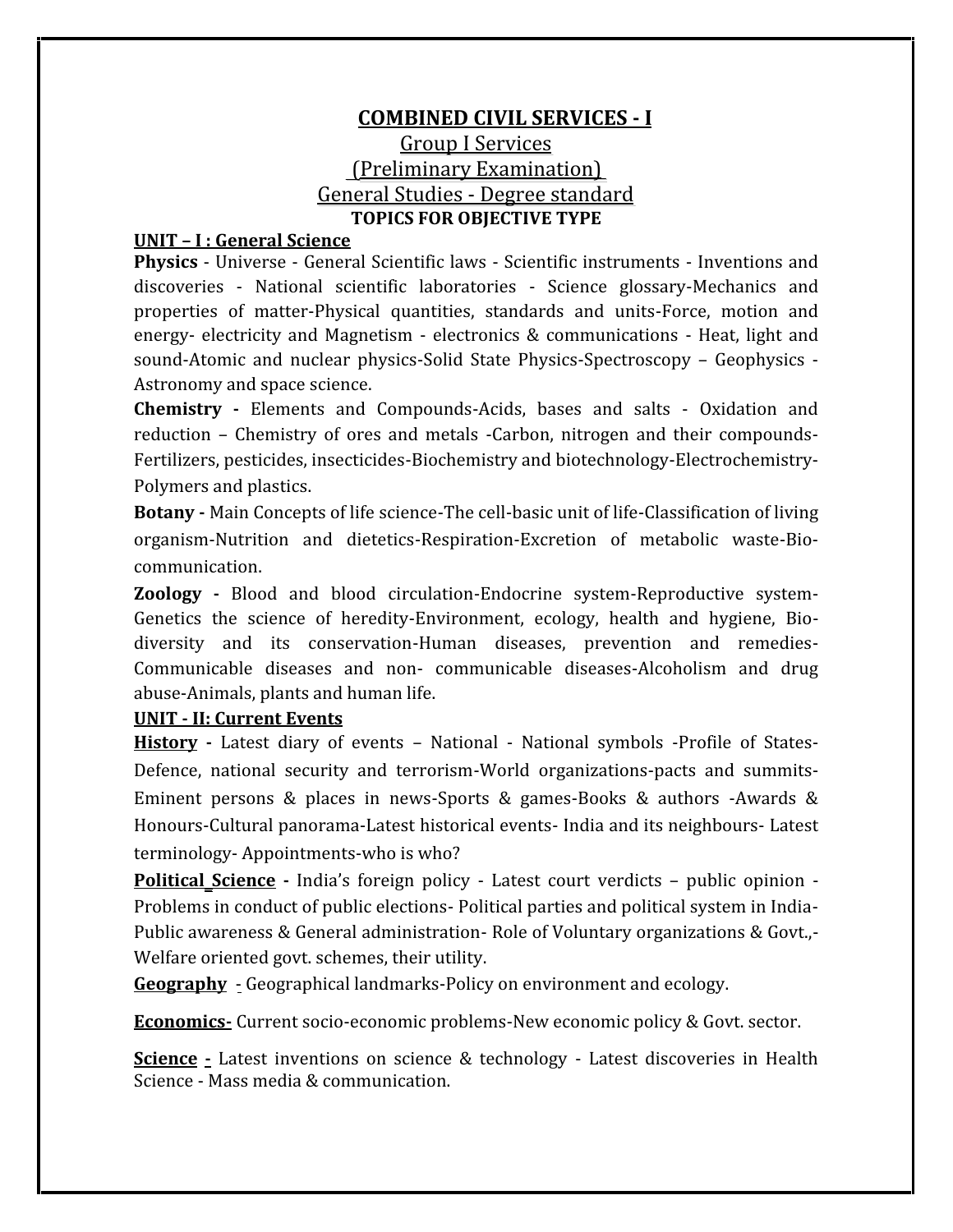**UNIT – III: Geography ‐** Earth and Universe ‐ Solar system ‐ Atmosphere hydrosphere, lithosphere ‐Monsoon, rainfall, weather and climate ‐ Water resources ‐ rivers in India ‐ Soil, minerals & natural resources‐Natural vegetation‐Forest & wildlife-Agricultural pattern, livestock & fisheries-Transport & communication-Social geography – population‐density and distribution‐Natural calamities – disaster management-Climate change - impact and consequences - mitigation measures-Pollution Control.

**UNIT –IV: History and culture of India -** Pre‐historic events ‐Indus valley civilization‐Vedic, Aryan and Sangam age‐Maurya dynasty‐Buddhism and Jainism‐ Guptas, Delhi Sultans, Mughals and Marathas‐Age of Vijayanagaram and the bahmanis‐South Indian history‐Culture and Heritage of Tamil people‐Advent of European invasion‐Expansion and consolidation of British rule‐Effect of British rule on socio‐economic factors‐Social reforms and religious movements‐India since independence‐Characteristics of Indian culture‐Unity in diversity –race, colour, language, custom‐India‐as secular state‐Organizations for fine arts, dance, drama, music‐Growth of rationalist, Dravidian movement in TN‐Political parties and populist schemes – Prominent personalities in the various spheres – Arts, Science, literature and Philosophy – Mother Teresa, Swami Vivekananda, Pandit Ravishankar , M.S.Subbulakshmi, Rukmani Arundel and J.Krishnamoorthy etc.

**UNIT – V : INDIAN POLITY ‐** Constitution of India ‐ Preamble to the constitution ‐ Salient features of constitution - Union, State and territory - Citizenship-rights amend duties ‐ Fundamental rights ‐Fundamental duties ‐ Human rights charter ‐ Union legislature – Parliament ‐ State executive ‐ State Legislature – assembly ‐ Status of Jammu & Kashmir ‐ Local government – panchayat raj – Tamil Nadu ‐ Judiciary in India – Rule of law/Due process of law ‐ Indian federalism – center – state relations ‐ Emergency provisions ‐ Civil services in India ‐ Administrative challenges in a welfare state ‐ Complexities of district administration ‐ Elections ‐ Election Commission Union and State ‐ Official language and Schedule‐VIII ‐ Amendments to constitution ‐ Schedules to constitution - Administrative reforms & tribunals - Corruption in public life - Anti-corruption measures – Central Vigilance Commission, lok-adalats, Ombudsman, Comptroller and Auditor General of India. ‐ Right to information ‐ Central and State Commission ‐ Empowerment of women‐ Voluntary organizations and public grievances redressal ‐ Consumer protection forms.

**UNIT – VI: INDIAN ECONOMY ‐** Nature of Indian economy ‐ Five‐year plan models‐an assessment ‐ Land reforms & agriculture ‐ Application of science in agriculture ‐Industrial growth ‐ Capital formation and investment‐Role of public sector & disinvestment-Development of infrastructure- National income - Public finance & fiscal policy ‐ Price policy & public distribution‐ Banking, money & monetary policy ‐ Role of Foreign Direct Investment (FDI) ‐ WTO‐globalization & privatization ‐ Rural welfare oriented programmes ‐ Social sector problems – population, education, health, employment, poverty ‐ HRD – sustainable economic growth‐ Economic trends in Tamil Nadu ‐ Energy Different sources and development ‐ Finance Commission ‐ Planning Commission ‐ National Development Council.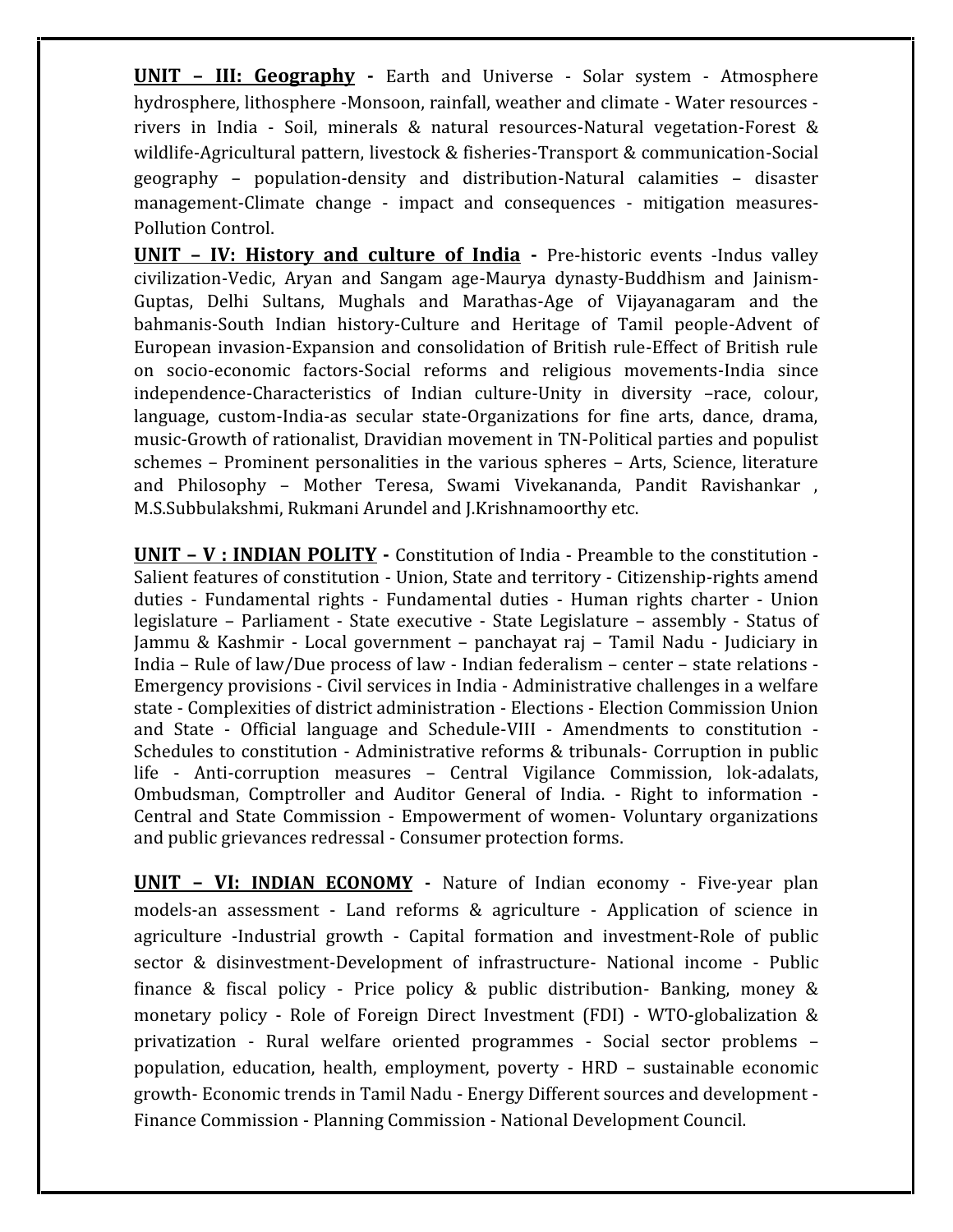**UNIT – VII: INDIAN NATIONAL MOVEMENT ‐** National renaissance‐ Early uprising against British rule‐1857 Revolt‐ Indian National Congress ‐Emergence of national leaders‐ Gandhi, Nehru, Tagore, Netaji ‐Growth of militant movements ‐ Different modes of agitations‐Era of different Acts & Pacts‐World war & final phase struggle ‐ Communalism led to partition‐ Role of Tamil Nadu in freedom struggle ‐ Rajaji, VOC, Periyar, Bharathiar & Others ‐ Birth of political parties /political system in India since independence.

**UNIT – VIII : APTITUDE & MENTAL ABILITY TEST ‐** Conversion of information to data ‐ Collection, compilation and presentation of data ‐ Tables, graphs, diagrams‐ Parametric representation of data‐Analytical interpretation of data ‐Simplification‐ Percentage‐Highest Common Factor (HCF)‐Lowest Common Multiple (LCM)‐Ratio and Proportion‐Simple interest‐Compound interest‐Area‐Volume‐Time and Work‐ Behavioral ability - Basic terms, Communications in information technology -Application of Information and Communication Technology (ICT) ‐ Decision making and problem solving.

**Logical Reasoning:** Puzzles – Dice ‐ Visual Reasoning‐ Alpha numeric Reasoning‐ Number Series ‐ Logical Number/Alphabetical/Diagrammatic Sequences.

….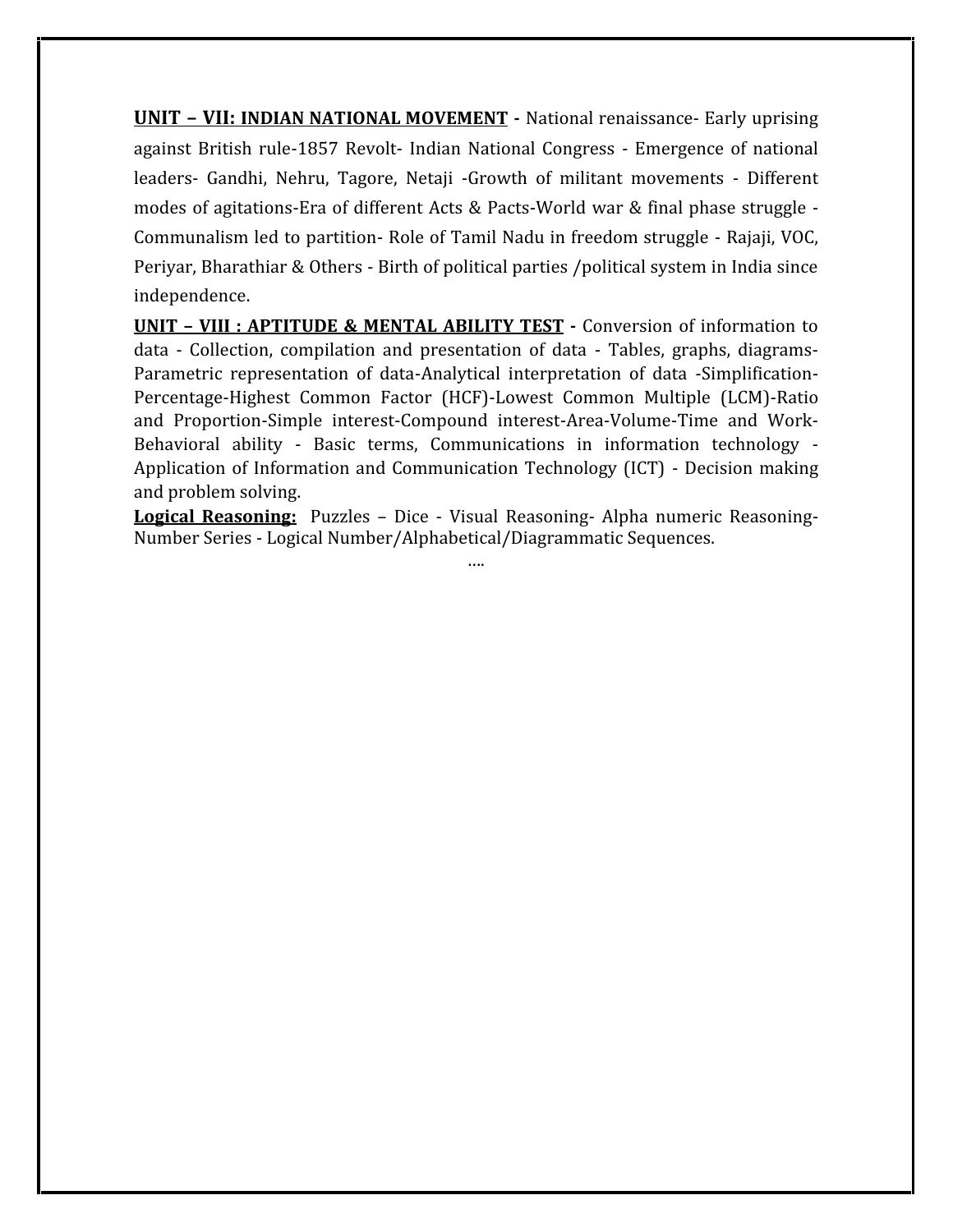# **COMBINED CIVIL SERVICES - I** Group I Services (Main Examination) PAPER – I ‐ General studies (Degree Standard) Topics for Descriptive type

**UNIT- I : Modern history of India and Indian culture ‐** Advent of European invasion‐ Expansion and consolidation of British rule ‐ Effect of British rule on socio-economic factors - Social reforms and religious movements - India since independence ‐ Characteristics of Indian culture ‐ Unity in diversity ‐ race, colour, language, custom ‐ India ‐ a secular state ‐ Organizations for fine arts, dance, drama, music ‐ Growth of rationalist, Dravidian movement in Tamil Nadu ‐ Political parties and populist schemes ‐ National renaissance ‐ Early uprising against British rule ‐ 1857 Revolt ‐ Indian National Congress ‐ Emergence of national leaders ‐Gandhi, Nehru, Tagore, Netaji ‐ Growth of militant movements ‐Different modes of agitations ‐ Era of different Acts & Pacts ‐ World war & final phase struggle ‐ Communalism led to partition ‐ Role of Tamil Nadu in freedom struggle ‐ Rajaji, VOC, Periyar, Bharathiar & Others.

**UNIT-2: General Aptitude & Mental Ability -** Conversion of information to data ‐ Collection, compilation and presentation of data ‐ Tables, graphs, diagrams ‐ Parametric representation of data ‐Analytical interpretation of data ‐ Percentage ‐ Highest Common Factor (HCF) ‐ Lowest Common Multiple (LCM) ‐ Ratio and Proportion ‐ Simple interest ‐ Compound interest ‐ Area ‐ Volume‐ Time and Work – Probability ‐ Information technology ‐ Basic terms, Communications ‐ Application of Information and Communication Technology (ICT) ‐ Decision making and problem solving - Basics in Computers / Computer terminology.

**UNIT ‐ 3: Role and impact of science and technology in the development of India**

and Tamil Nadu- Nature of universe - General scientific laws - Scientific instruments ‐ Inventions and discoveries ‐ National scientific laboratories ‐ Science glossary ‐ Physical quantities, standards and units ‐ Mechanics and properties of matter ‐Force, motion and energy ‐ Heat, light and sound ‐ Magnetism, electricity and electronics ‐ Atomic and nuclear physics ‐ Astronomy and space science ‐ Elements and compounds ‐ Acids, bases and salts ‐ Oxidation and reduction ‐ Carbon, nitrogen and their compounds ‐Natural disasters ‐safeguard measures ‐Chemistry of ores and metals ‐ Fertilizers, pesticides, insecticides ‐ Biochemistry and biotechnology ‐ Polymers and plastics – Electrochemistry ‐ Main concepts of life science ‐ The cell ‐basic unit of life ‐ Classification of living organism ‐ Nutrition and dietetics ‐ Respiration ‐ Excretion of metabolic waste ‐ Bio – communication ‐ Blood and blood circulation ‐ Endocrine system‐ Reproductive system‐ Animals, plants and human life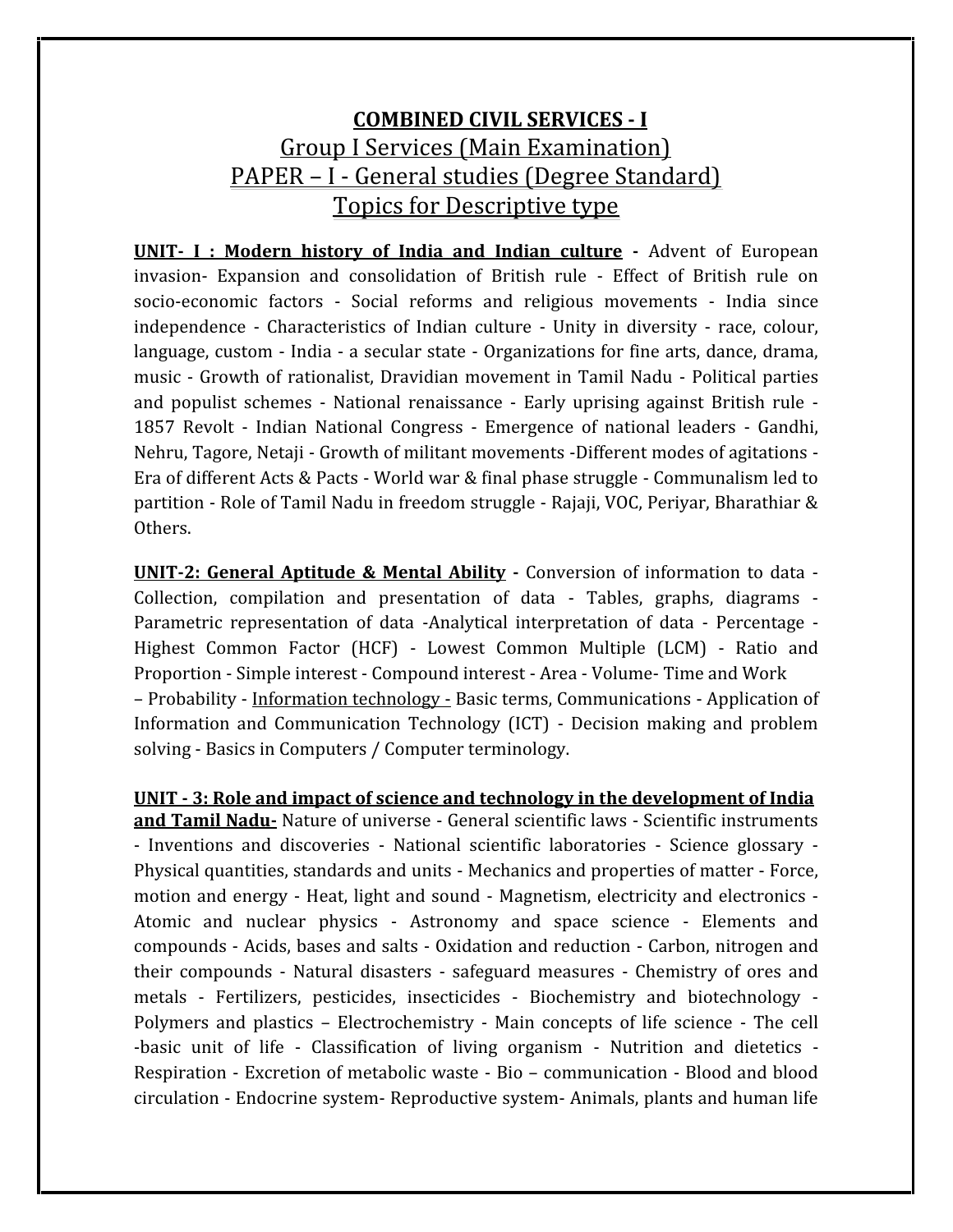‐ Govt. policy /organizations on Science and Technology ‐ Role, achievement & impact of Science and Technology ‐ Energy ‐ self sufficiency ‐ oil exploration ‐ Defence Research Organization ‐ Ocean research and development ‐ Genetics ‐ the science of heredity - Environment, ecology, health and hygiene, Bio - diversity and its conservation ‐ Human diseases, prevention and remedies ‐Communicable diseases and non ‐ communicable diseases ‐ Alcoholism and Drug abuse ‐ Computer science and advancement ‐ Genetic Engineering ‐ Remote sensing and benefits.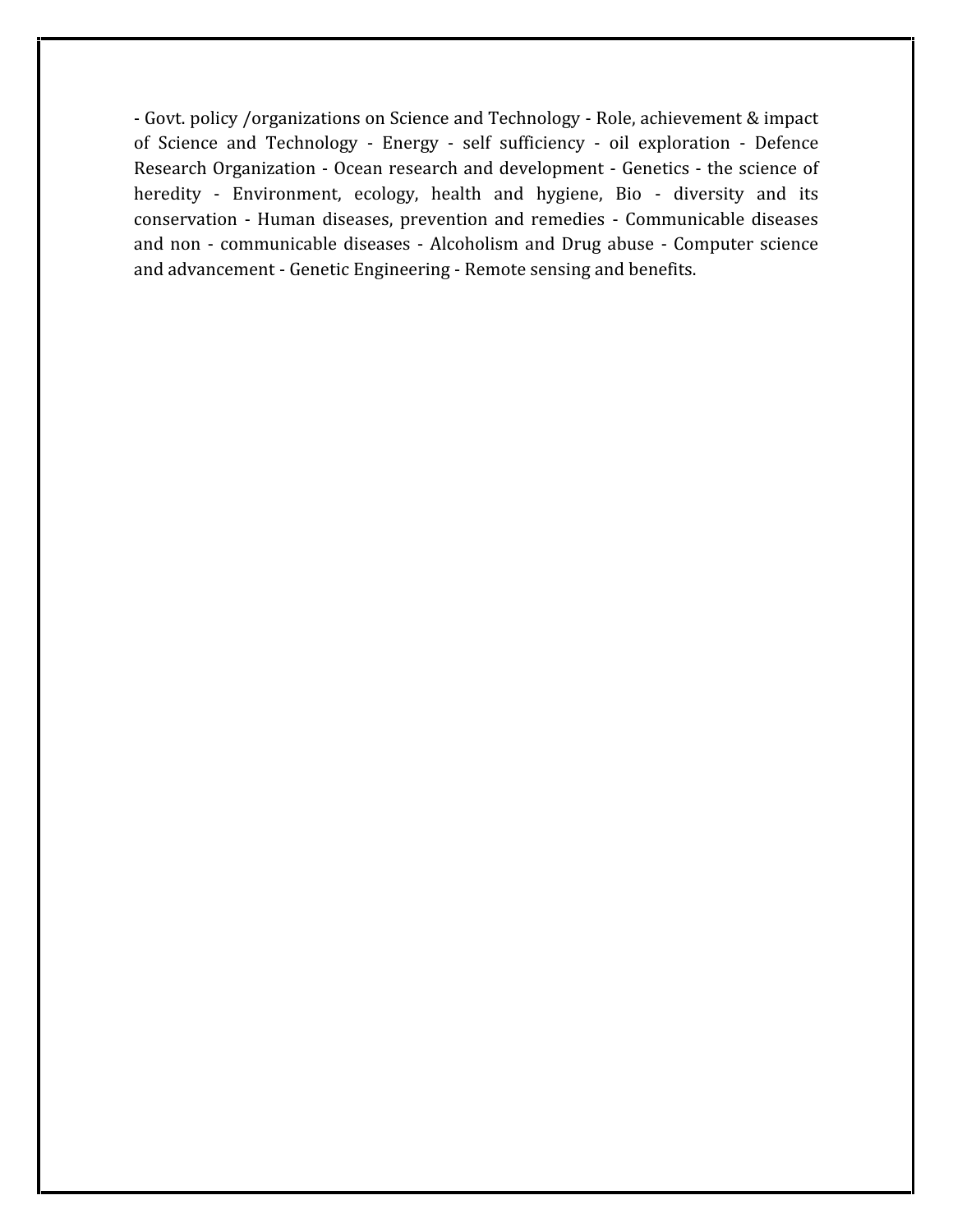# **COMBINED CIVIL SERVICES - I** Group I Services (Main Examination) PAPER – II ‐General studies (Degree Standard) Topics for Descriptive type

### **UNIT – I : Indian polity and emerging political trends across the world affecting India and Geography of India**

**Indian polity:** Constitution of India - Preamble to the constitution - Salient features of constitution ‐ Union, state and territory ‐ Citizenship ‐ rights and duties ‐ Fundamental rights ‐ Directive principles of state policy ‐ Fundamental duties ‐ Human rights charter ‐ Union executive - Union legislature – parliament - State executive - State legislature – assembly -Status of Jammu & Kashmir ‐ Local government ‐ panchayat raj ‐ Indian federalism ‐ center state relations ‐ Judiciary in India ‐ Rule of law /Due process of law ‐ Emergency provisions ‐ Civil services in India ‐ Administrative Challenges in a welfare state ‐ Complexities of district administration ‐ Elections ‐ Election Commission Union and State ‐Official language and Schedule – VIII ‐ Amendments to constitution ‐ Schedules to constitution.

#### **a. Emerging political trends across the world affecting India**

Foreign Affairs with special emphasis on India's relations with neighbouring countries and in the region ‐Security and defence related matters ‐ Nuclear policy, issues and conflicts‐The Indian Diaspora and its contribution to India and the world.

#### **b. Geography of India**

Earth and universe ‐ Solar system ‐ Atmosphere, hydrosphere, lithosphere ‐ Monsoon, rainfall, weather and climate ‐ Water resources ‐rivers in India ‐ Soil, minerals & natural resources ‐ Natural vegetation ‐ Forest & wildlife ‐ Agricultural pattern, livestock & fisheries ‐ Transport including Surface Transport & communication ‐ Social geography ‐ population ‐ density and distribution ‐ Natural calamities ‐ disaster management ‐ Bottom topography of Indian ocean, Arabian Sea and Bay of Bengal ‐ Climate change ‐ impact and consequences ‐ mitigation measures ‐ Pollution Control.

#### *Candidates may choose to answer EITHER the Tamil question only in Tamil OR the English question only in English. Candidates writing in English shall if they choose to answer the Tamil question, write only in Tamil.*

#### **2. Tamil language, Tamil society ‐ it's culture and Heritage / English Language**

- 1. நாகரீகமும் பண்பாடும்- தமிழர் தோற்றமும் பரவலும்.
- 2. பண்டைத்தமிழர் வாழ்வியல் சிந்தனைகள்- வீரம், காதல், அறம், அறக்கோட்டு,
	- வழிபாடுகள் மற்றும் சடங்குமுறைகள்,
- 3. தமிழர் சமயமும் பண்பாட்டு நெறிமுறைகளும்- சைவம், வைணவம்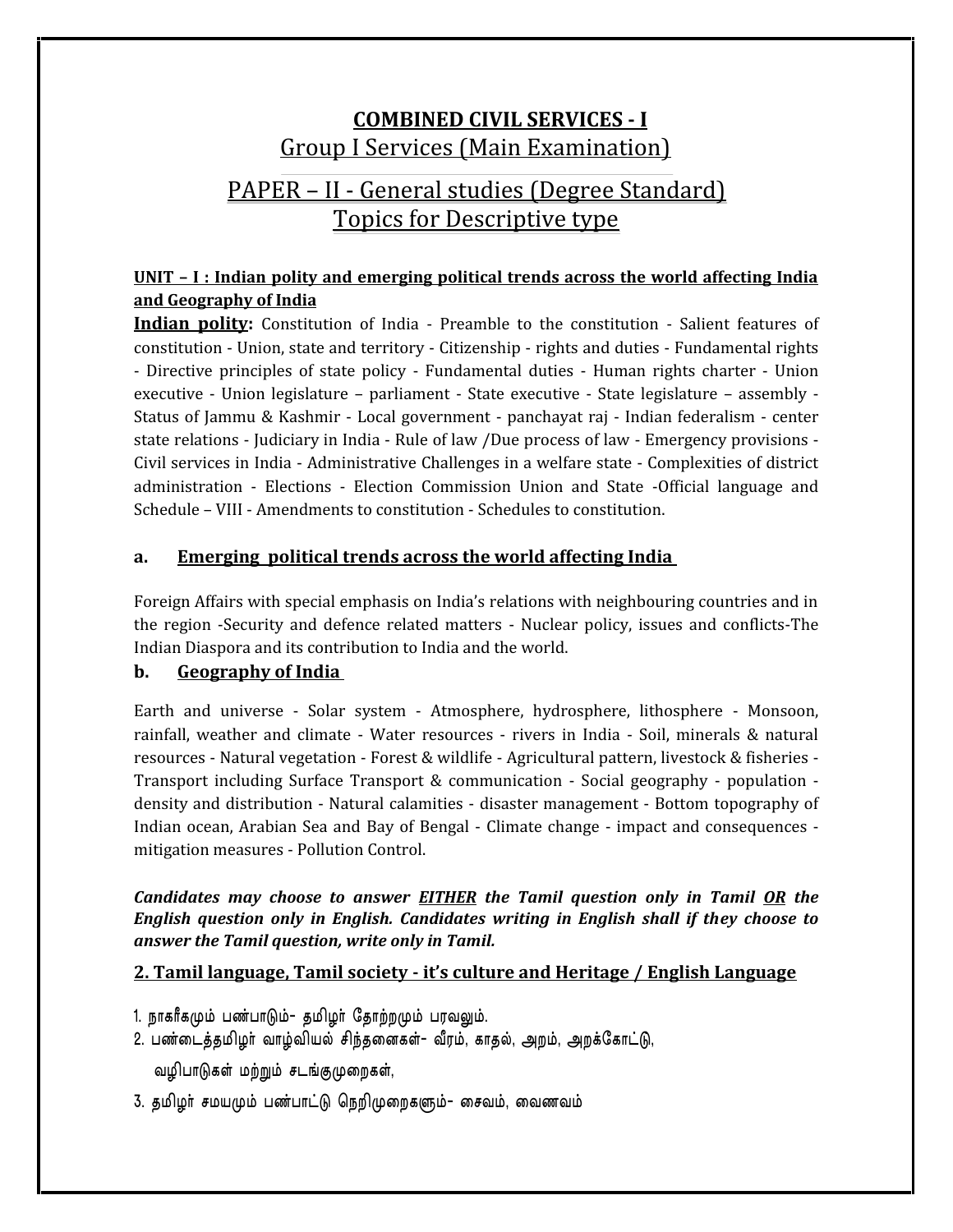- 4. தமிழர் பண்பாட்டுக் கலையும், நாகரீகமும் இயல், இசை, நாடகம், ஓவியம், மருத்துவம், சிற்பம், தமிழர் பண்பாட்டுக் கலையும்<br>நாட்டுப்புறக் கலைகள்.<br>தற்கால வாழ்வில் தமிழர் ச<sub>ே</sub> 4. தமிழர் பண்பாட்டுக் கலையும், நாகரீகமும் – இயல், இசை, நாடகம், ஓவியம், மருத்துவம், சிற்பம்,<br>நாட்டுப்புறக் கலைகள்.<br>5. தற்கால வாழ்வில் தமிழர் சமூக வாழ்க்கை — சாதி, சமயம், பெண்கள், அரசியல், கல்வி, பொருளியல்,<br>வணிகம், வெளிநாட்
- தடை உடை உடும் பான்புட்டி தான்க்குட்ட இட்டி இ<br>நாட்டுப்புறக் கலைகள்.<br>தற்கால வாழ்வில் தமிழர் சமூக வாழ்க்கை சாதி, ச<br>வணிகம், வெளிநாட்டுத் தொடர்புகள்,<br>(OR)

(OR)

#### **English Language Skills**

- 1. Précis writing.
- 2. Essay writing on current issues.
- 3. Comprehension of a given passage and answering questions thereupon.

#### **3. Administration of Union and States with special reference to Tamil Nadu**

State government organization ‐ structure, functions and control mechanism ‐ District administration ‐role in people's welfare oriented programmes ‐ Industrial map of Tamil Nadu ‐ role of state government ‐Public Services ‐role of recruitment agencies ‐State finance ‐‐ resources, budget and financial administration ‐ Use of IT in administration ‐‐ e‐governance in the State ‐ Natural calamities – Disaster Management Union and State ‐strategic planning in the State ‐ Social welfare ‐ Government sponsored schemes with reference to Tamil Nadu ‐ Union government organization ‐ structure, functions and control mechanism ‐ Relationship between State and Union ‐ Industrial map of India ‐‐role of Union government ‐ Public Services -- role of recruitment agencies in Union Government - Union finance -- resources, budget and financial administration ‐ Use of IT in administration ‐‐ e‐governance in Union Government ‐ Social welfare ‐ government sponsored schemes by Government of India.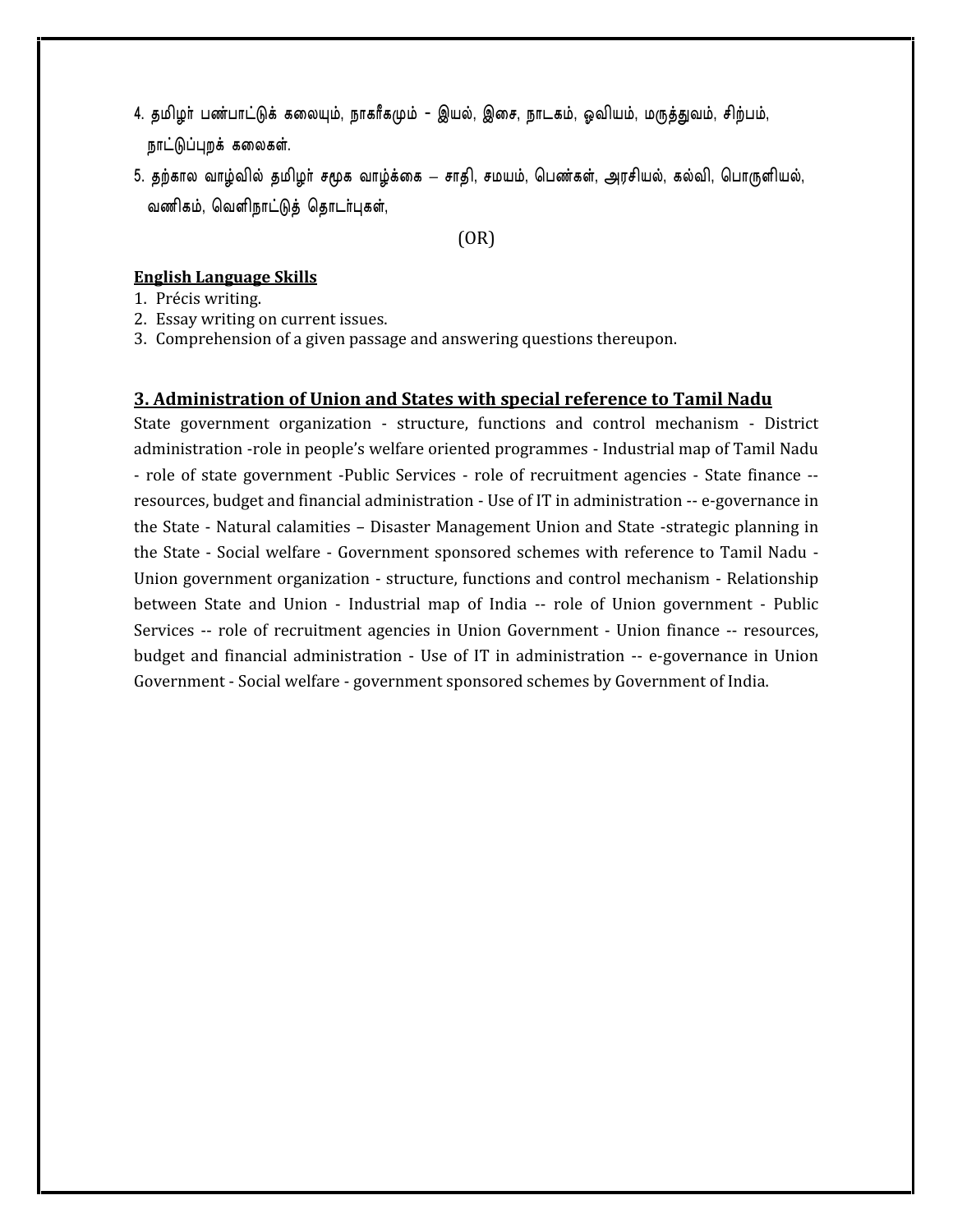# **COMBINED CIVIL SERVICES - I** Group I Services (Main Examination) PAPER –III ‐ General studies (Degree Standard)

Topics for Descriptive type

### I. **Current events of national and international importance**

Latest diary of events - national /international - National symbols - Profile of states -<br>Defence, national security and terrorism - Geographical landmarks- World organizations pacts and summits - Latest inventions on science & technology - Eminent personalities & places in news ‐ Sports & games ‐ Books & authors ‐ Awards & honours ‐ Cultural panorama ‐ Latest historical events ‐ Policy on environment and ecology ‐ India and its neighbours ‐ Natural disasters ‐ safeguard measures ‐ Latest terminology ‐ Appointments ‐ who is who? ‐ India's foreign policy ‐ Latest court verdicts ‐ public opinion ‐ Problems in conduct of public elections ‐ Political parties and political system in India ‐ Public awareness & general administration ‐ Role of voluntary organizations & govt. ‐ Welfare oriented govt. schemes, their utility - New economic policy & govt. sector - Mass media & communication.<br>2. **Current Eco** 

**2. Current Economic Trends: Indian economy and Impact of global economy on India**

**a. Indian economy ‐** Nature of Indian economy ‐ Five ‐ year plan models ‐ an assessment ‐ Land reforms & agriculture - Application of science in agriculture - Industrial growth -Capital formation and investment ‐ Role of public sector & disinvestment ‐ Development of infrastructure ‐ National income ‐ Public finance & fiscal policy ‐ Price policy & public distribution – Consumerism & Consumer protection ‐ Banking, money & monetary policy ‐ Role of Foreign Direct Investment ‐WTO – Liberalisation globalization & privatization ‐ Rural welfare oriented programmes ‐HRD ‐ sustainable economic growth ‐ Economic trend in Tamil Nadu ‐ Energy Different sources and development ‐ Finance Commission ‐ Planning Commission ‐ National Development Council ‐ Poverty Alleviation Programmes.

### **b. Impact of global economy on India**

Impact of the Economic Crisis on India : (a) Offshoot of Globalized Economy - (b) Aspects of Financial Turmoil in India ‐ Capital Outflow ‐ Impact on Stock and Forex Market ‐ Impact on the Indian Banking System ‐ Impact on Industrial Sector and Export Prospect ‐ Impact on Employment ‐ Impact on Poverty ‐ (c) Indian Economic Outlook.

India's Crisis Responses and Challenges: (a) State of Economy in Crisis Times - (b) RBI's Crisis Response ‐ (c) Government's Crisis Response ‐ (d) The Risks and Challenges ‐ Monetary policy, Fiscal Policy ‐ Financial stability.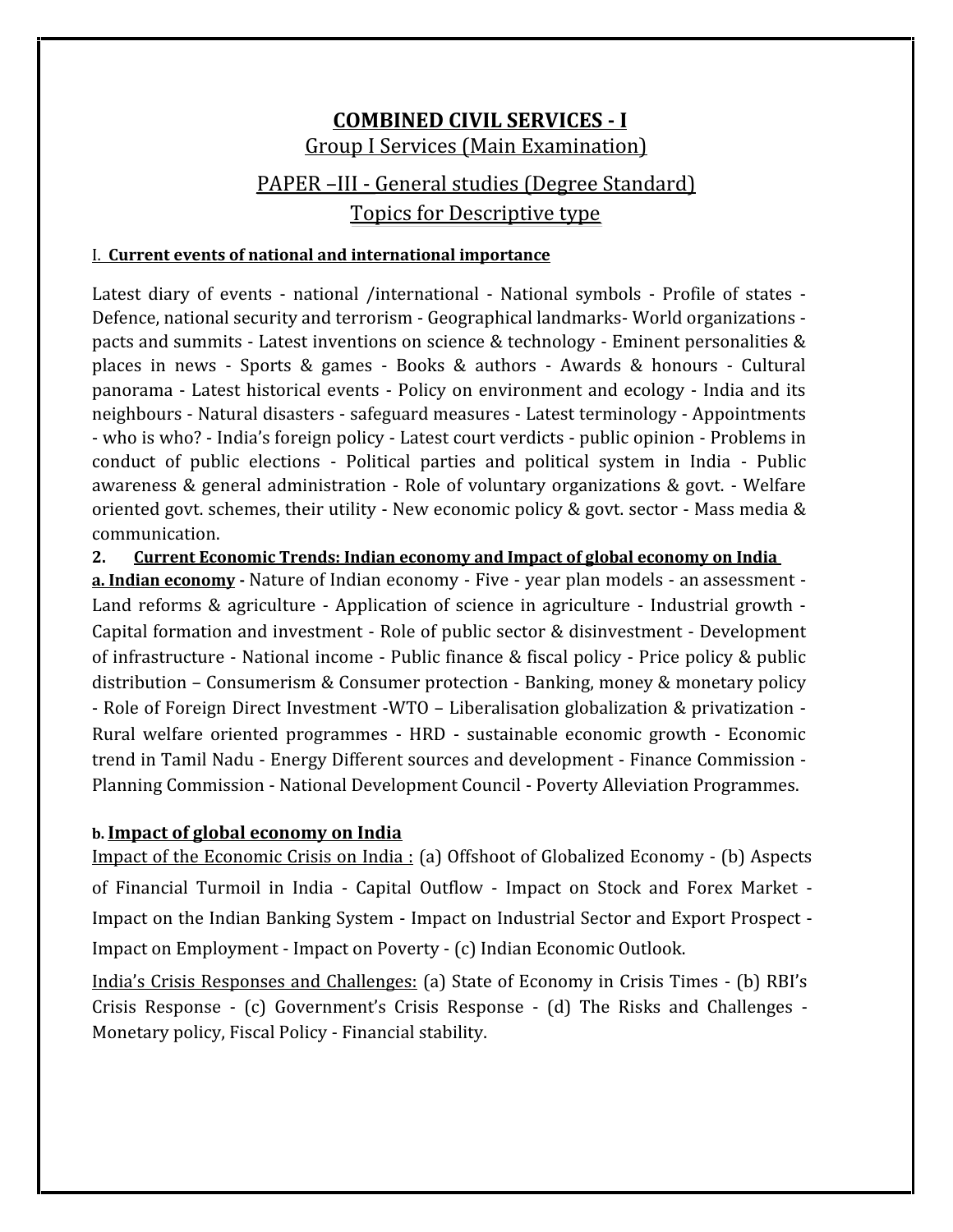The Options Ahead: Diversifying Exports ‐ Boosting Domestic Consumption ‐ Enhancing Public Spending ‐ Generating Employment ‐ Provisioning credit to Productive Sectors ‐ Need for Structural Reforms ‐ Increased purchasing power of the people.

**3. Socio - Economic Issues in India/ Tamil Nadu ‐** Population Explosion ‐ Unemployment issues in India & Tamil Nadu ‐ Child Labour ‐Economic Issues (a) Poverty (b) Sanitation‐ Rural and Urban (c) Corruption in public life ‐ Anti ‐Corruption measures ‐ CVC, Lok‐adalats, Ombudsman, CAG. – Illiteracy –Women Empowerment‐ Role of the Government Women Empowerment Social injustice to womenfolk ‐ Domestic violence, dowry menace, sexual assault ‐ Loss of cultural heritage due to economic development. Urbanization and its impact on the society ‐ Impact of violence on the growth of the nation – Religious violence, Terrorism and Communal violence - Regional Disparities -<br>Problems of Minorities - Human Rights issues - Right to information - Central and State Commission ‐ Faith and conflict among legislature, executive, judiciary and media. ‐ Education – Linkage between Education and Economic Growth. ‐ Community Development Programme ‐ Employment Guarantee Scheme ‐ Self Employment and Entrepreneurship Development ‐ Role of N.G.O's in Social Welfare – Government Policy on Health.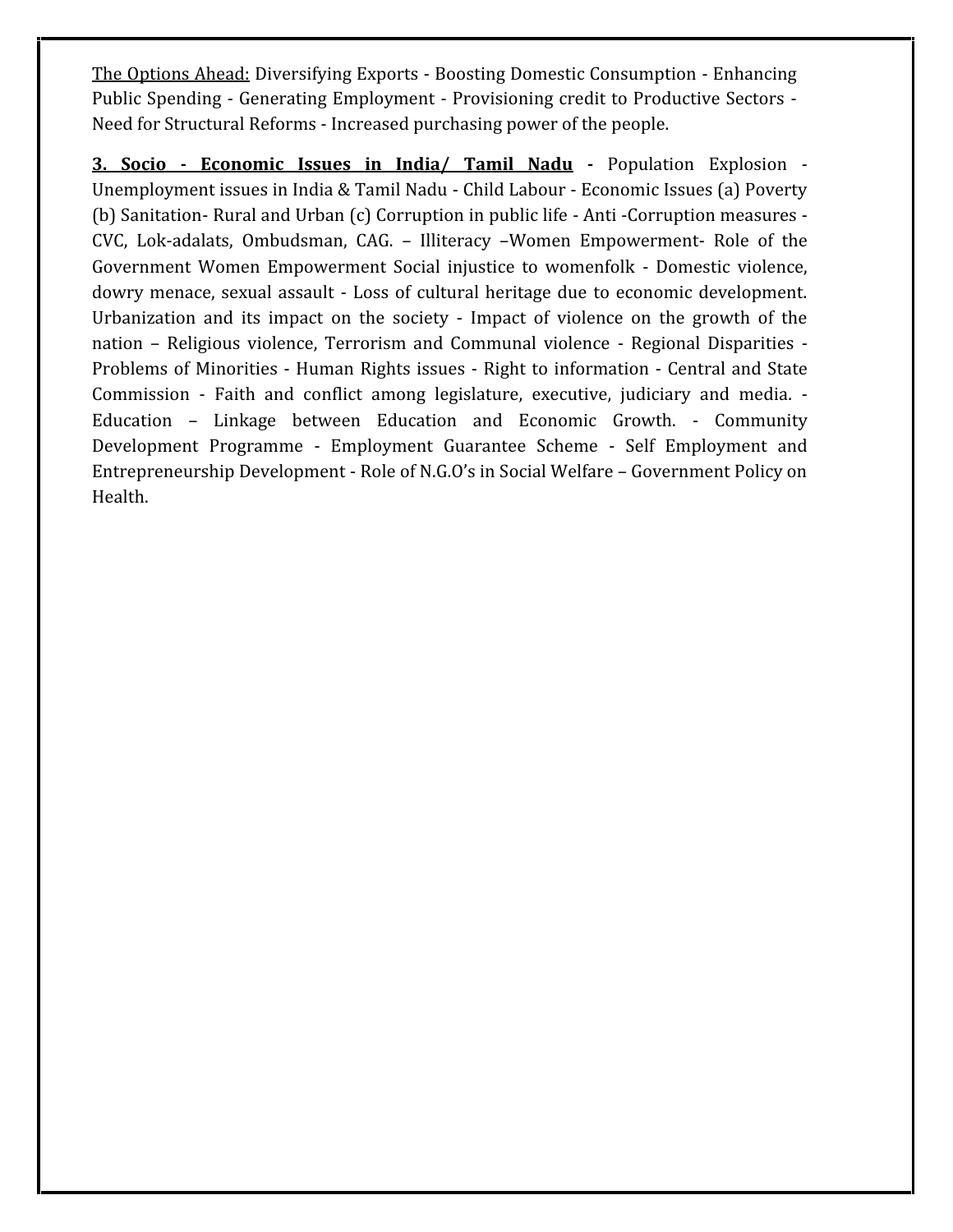# **COMBINED CIVIL SERVICES - I GROUP - I A SERVICES (PRELIMINARY EXAMINATION) GENERAL STUDIES (DEGREE STANDARD) TOPICS FOR OBJECTIVE TYPE**

#### **SUBJECT CODE: 301**

#### **UNIT – I: GENERAL SCIENCE**

**Physics:** Universe – General Scientific laws-Scientific instruments-Inventions and discoveries‐National scientific laboratories‐Science glossary‐ Mechanics and properties of matter ‐ Physical quantities, standards and units ‐ electricity and magnetism – electronics and communications ‐Heat, light and sound‐Atomic and nuclear physics‐Solid State Physics – Spectroscopy – Geophysics‐Astronomy and space science.

**Chemistry:** Elements and Compounds‐Acids, bases and salts‐Oxidation and reduction ‐ Chemistry of ores and metals‐Carbon, nitrogen and their compounds ‐ Fertilizers, pesticides, insecticides‐Biochemistry and biotechnology‐Electrochemistry ‐ Polymers and plastics.

**Botany:** Main Concepts of life science -The cell-basic unit of life-Classification of living organism‐Nutrition and dietetics‐Respiration‐Excretion of metabolic waste‐Bio‐ communication.

**Zoology:** Blood and blood circulation‐Endocrine system‐Reproductive system‐Genetics the science of heredity ‐Environment, ecology, health and hygiene, Bio ‐ diversity and its conservation‐Human diseases, prevention and remedies‐Communicable diseases and non‐ communicable diseases‐Alcoholism and drug abuse‐Animals, plants and human life.

#### **UNIT ‐ II: CURRENT EVENTS**

History: Latest diary of events – National - National symbols-Profile of States- Defence, national security and terrorism ‐World organizations‐pacts and summits ‐ Eminent persons & places in news ‐ Sports & games ‐ Books & authors ‐ Awards & Honours ‐ Cultural panorama ‐ Latest historical events ‐ India and its neighbours ‐ Latest terminology ‐ Appointments‐who is who?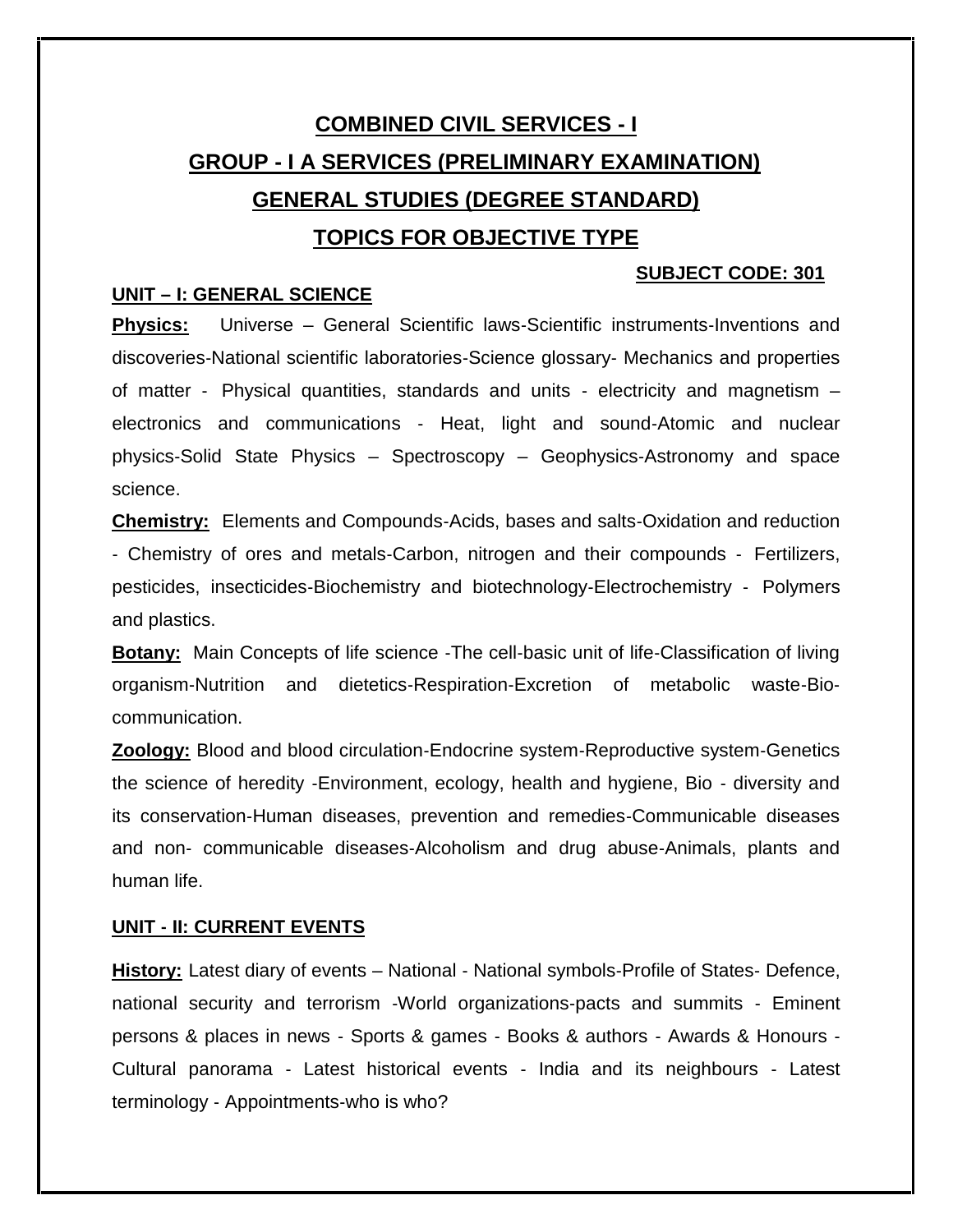**Political Science:** India's foreign policy ‐ Latest court verdicts – public opinion ‐ Problems in conduct of public elections ‐ Political parties and political system in India ‐ Public awareness & General administration ‐ Role of Voluntary organizations & Govt., ‐ Welfare oriented govt. schemes, their utility.

**Geography:** Geographical landmarks ‐ Policy on environment and ecology.

**Economics:** Current socio‐economic problems ‐ New economic policy & Government Sector.

**Science:** Latest inventions on science & technology ‐ Latest discoveries in Health Science ‐ Mass media & Communication.

#### **UNIT ‐ III: GEOGRAPHY**

Earth and Universe ‐ Solar system ‐ Atmosphere, Hydrosphere, lithosphere ‐ Monsoon, rainfall, weather and climate ‐ Water resources ‐ rivers in India ‐ Soil, minerals & natural resources ‐ Natural vegetation ‐ Forest & wildlife ‐ Agricultural pattern, livestock & fisheries ‐ Transport & communication ‐ Social geography – population‐density and distribution ‐ Natural calamities – disaster management ‐ Climate change ‐ impact and consequences ‐ mitigation measures ‐ Pollution Control.

#### **UNIT ‐ IV: HISTORY AND CULTURE OF INDIA**

Pre‐historic events‐ Indus valley civilization‐ Vedic, Aryan and Sangam age ‐ Maurya dynasty ‐ Buddhism and Jainism ‐ Guptas, Delhi Sultans, Mughals and Marathas ‐ Age of Vijayanagaram and the bahmanis ‐ South Indian history ‐ Culture and Heritage of Tamil people ‐ Advent of European invasion ‐ Expansion and consolidation of British rule ‐ Effect of British rule on socio‐economic factors ‐ Social reforms and religious movements ‐ India since independence ‐ Characteristics of Indian culture ‐ Unity in diversity –race, colour, language, custom ‐ India‐as secular state ‐ Organizations for fine arts, dance, drama, music ‐ Growth of rationalist, Dravidian movement in TN ‐ Political parties and populist schemes‐ Prominent personalities in the various spheres – Arts, Science, literature and Philosophy – Mother Teresa, Swami Vivekananda, Pandit Ravishankar , M.S.Subbulakshmi, Rukmani Arundel and J.Krishnamoorthy etc.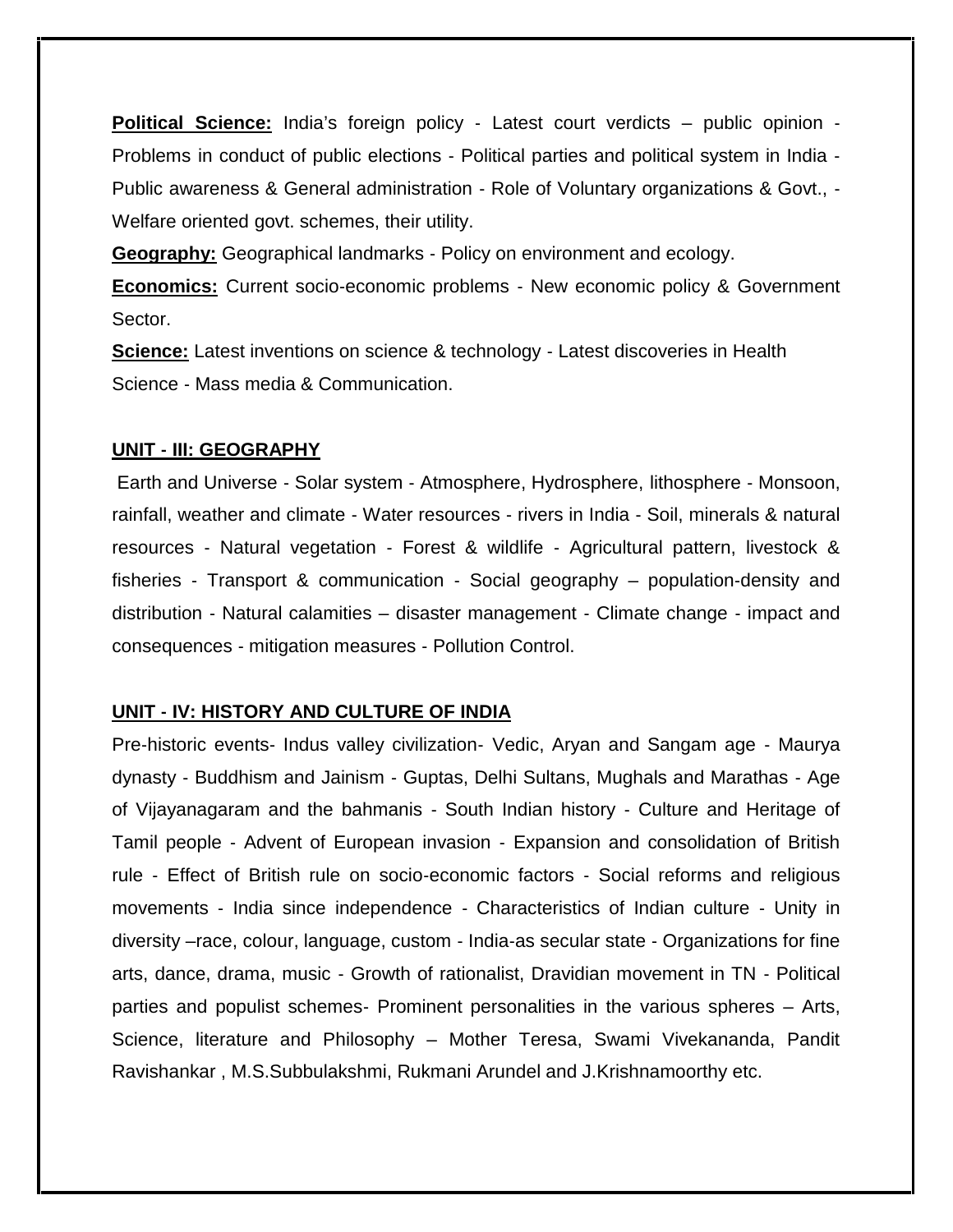#### **UNIT ‐ V: INDIAN POLITY:**

Constitution of India‐ Preamble to the constitution ‐ Salient features of constitution ‐ Union, State and territory ‐ Citizenship‐rights amend duties ‐ Fundamental rights ‐ Fundamental duties ‐ Human rights charter ‐ Union legislature – Parliament ‐ State executive ‐ State Legislature – assembly ‐ Status of Jammu & Kashmir ‐ Local government – panchayat raj – Tamil Nadu ‐ Judiciary in India – Rule of law/Due process of law ‐ Indian federalism – Center – state relations ‐ Emergency provisions ‐ Civil services in India ‐ Administrative challenges in a welfare state ‐ Complexities of district administration ‐ Elections ‐ Election Commission Union and State ‐ Official language and Schedule‐VIII ‐ Amendments to constitution ‐ Schedules to constitution ‐ Administrative reforms & tribunals - Corruption in public life - Anti-corruption measures – Central Vigilance Commission, lok‐adalats, Ombudsman, Comptroller and Auditor General of India ‐ Right to information ‐ Central and State Commission ‐ Empowerment of women ‐ Voluntary organizations and public grievances redressal ‐ Consumer protection forms.

#### **UNIT ‐ VI: INDIAN ECONOMY**

Nature of Indian economy ‐ Need for economic planning ‐ Five‐year plan models‐an assessment ‐ Land reforms & agriculture‐ Application of science in agriculture ‐Industrial growth‐Capital formation and investment‐Role of public sector & disinvestment‐Development of infrastructure‐ National income ‐ Public finance & fiscal policy‐ Price policy & public distribution ‐ Banking, money & monetary policy ‐ Role of Foreign Direct Investment (FDI) ‐ WTO‐globalization & privatization ‐ Rural welfare oriented programmes ‐Social sector problems – population, education, health, employment, poverty ‐ HRD – sustainable economic growth ‐ Economic trends in Tamil Nadu ‐ Energy Different sources and development ‐ Finance Commission ‐ Planning Commission ‐ National Development Council.

#### **UNIT - VII: INDIAN NATIONAL MOVEMENT**

National renaissance ‐ Early uprising against British rule ‐ 1857 Revolt ‐ Indian - Indian National Congress ‐ Emergence of national leaders ‐ Gandhi, Nehru, Tagore, Netaji ‐ Growth of militant movements ‐Different modes of agitations‐Era of different Acts &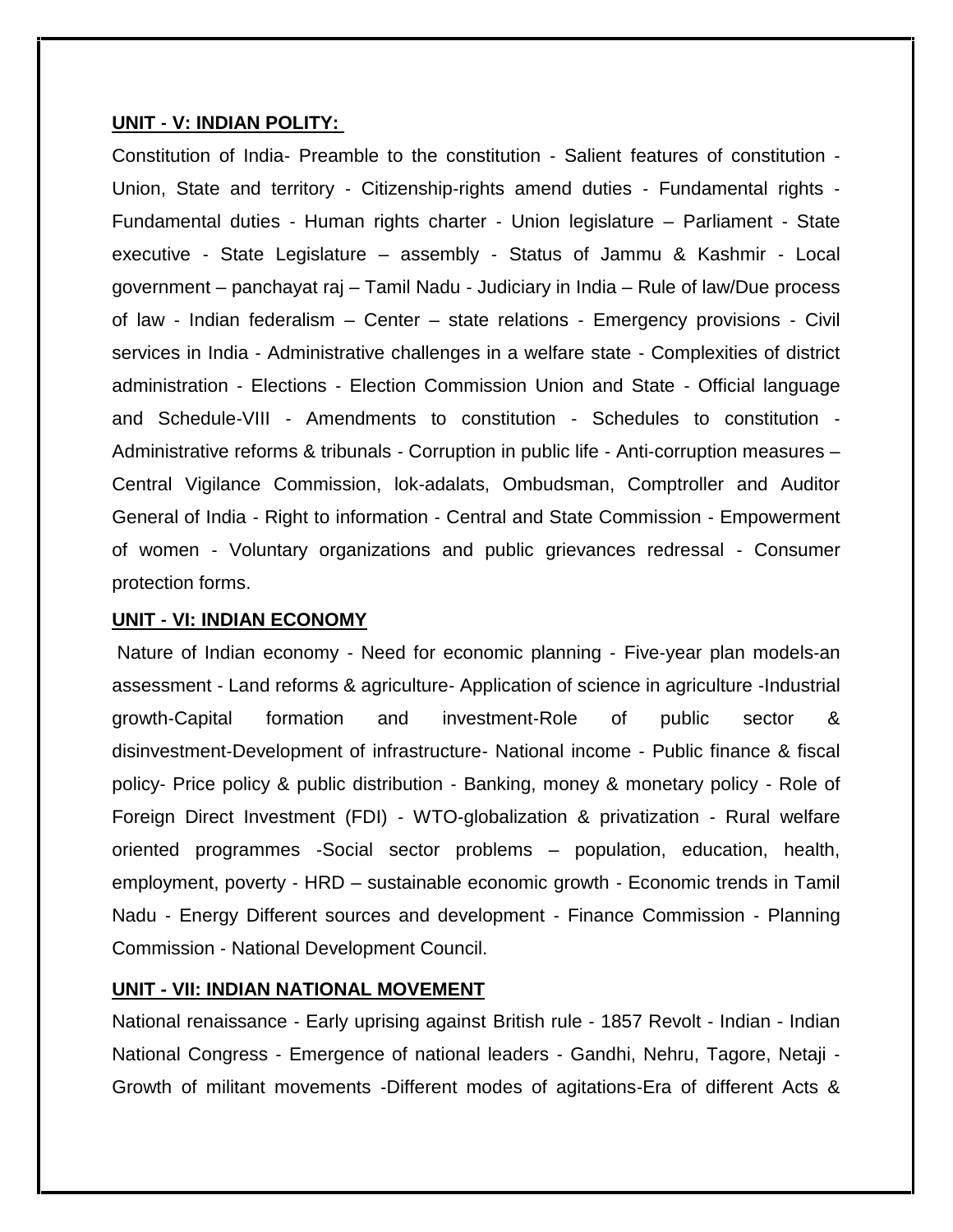Pacts ‐ World war & final phase struggle ‐ Communalism led to partition ‐ Role of Tamil Nadu in freedom struggle ‐ Rajaji, VOC, Periyar, Bharathiar & Others ‐ Birth of political parties /political system in India since independence.

#### **UNIT ‐ VIII: APTITUDE & MENTAL ABILITY TESTS**

Conversion of information to data ‐ Collection, compilation and presentation of data ‐ Tables, graphs, diagrams ‐ Parametric representation of data ‐ Analytical interpretation of data – Simplification – Percentage ‐ Highest Common Factor (HCF) ‐ Lowest Common Multiple (LCM) ‐ Ratio and Proportion ‐ Simple interest ‐ Compound interest – Area – Volume ‐ Time and Work ‐ Behavioral ability ‐ Basic terms, Communications in information technology ‐ Application of Information and Communication Technology (ICT) ‐ Decision making and problem solving.

**Logical Reasoning:** Puzzles‐ Dice ‐ Visual Reasoning ‐ Alpha numeric Reasoning ‐ Number Series ‐ Logical Number/Alphabetical/Diagrammatic Sequences.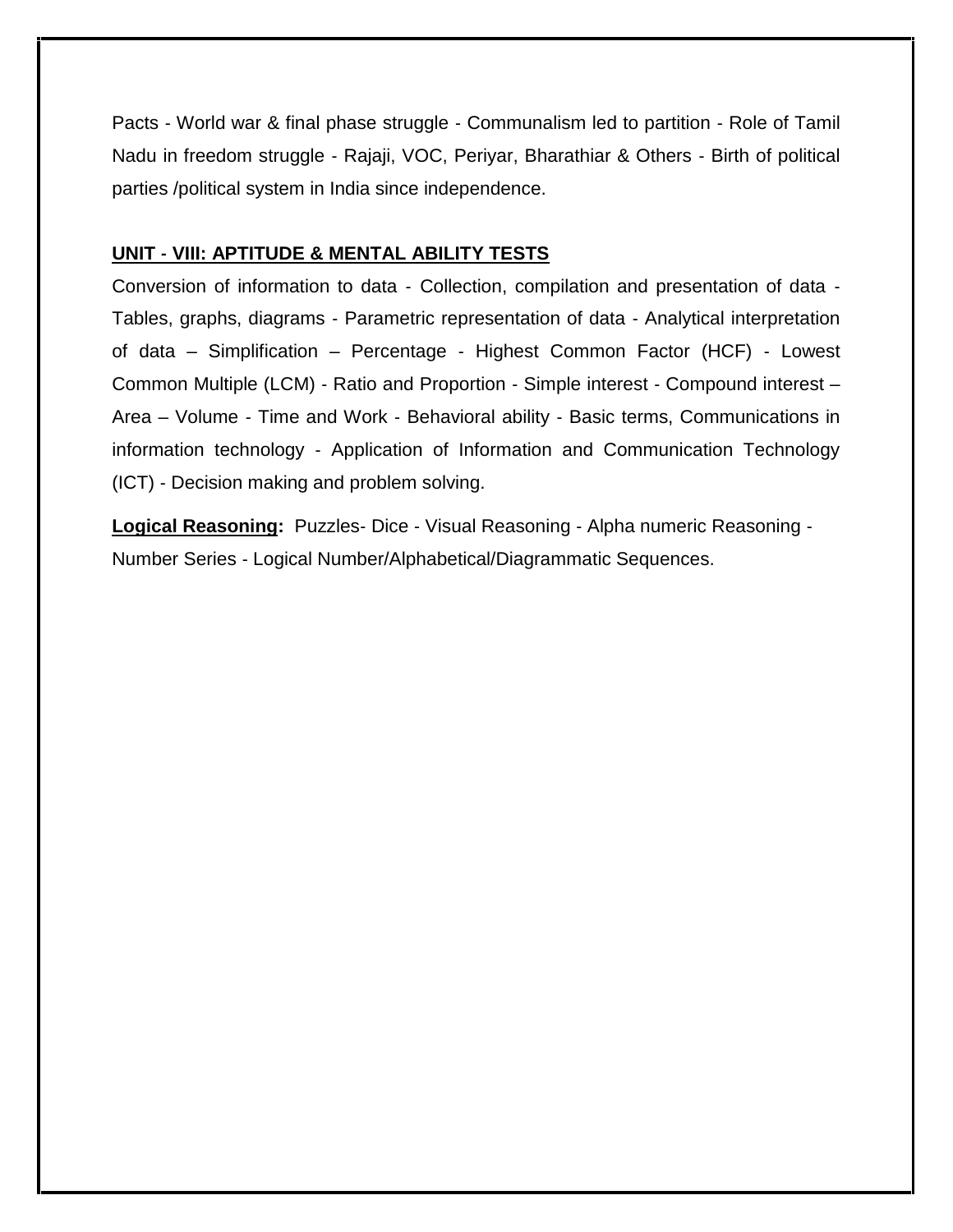# **COMBINED CIVIL SERVICES – I**

# **GROUP - I A SERVICES (MAIN WRITTEN EXAMINATION)**

# **PAPER – I: GENERAL STUDIES (DEGREE STANDARD)**

# **TOPICS FOR DESCRIPTIVE TYPE**

### **SUBJECT CODE: 302**

### **UNIT – I: HISTORY: MODERN INDIA**

Advent of European invasion- Effect of British rule on socio-economic factors - Social reforms and religious movements - India since independence - Characteristics of Indian culture - India - a secular state - Organizations for fine arts, dance, drama, music - Growth of rationalist, Dravidian movement in Tamil Nadu - Political parties and populist schemes - National renaissance - Early uprising against British rule - 1857 Revolt - Indian National Congress - Emergence of national leaders - Growth of militant movements -Different modes of agitations - Era of different Acts & Pacts - World war & final phase struggle - Communalism led to partition - Role of Tamil Nadu in freedom struggle.

## **UNIT – II: SCIENCE AND TECHNOLOGY**

Basic concepts of Science- Natural disasters and safeguard measures - Chemistry of ores and metals - Fertilizers, pesticides, insecticides - Biochemistry and biotechnology - Polymers and plastics – Electrochemistry - Main concepts of life science - Nutrition and dietetics - Respiration - Excretion of metabolic waste - Bio – communication - Govt. policy /organizations on Science and Technology - Role, achievement & impact of Science and Technology - Energy - self sufficiency - oil exploration - Defence Research Organization - Ocean research and development - Genetics - the science of heredity - Environment, ecology, health and hygiene, Bio - diversity and its conservation - Human diseases, prevention and remedies - Communicable diseases and non communicable diseases - Alcoholism and Drug abuse - Computer science and advancement - Genetic Engineering - Remote sensing and benefits

### **UNIT – III: INDIAN POLITY**

Constitution of India - Preamble to the constitution - Salient features of constitution - Union, state and territory - Citizenship - rights and duties - Fundamental rights - Directive principles of state policy - Fundamental duties - Human rights charter -Union executive - Union legislature – parliament - State executive - State legislature – assembly - Status of Jammu & Kashmir - Local government - panchayatraj - Indian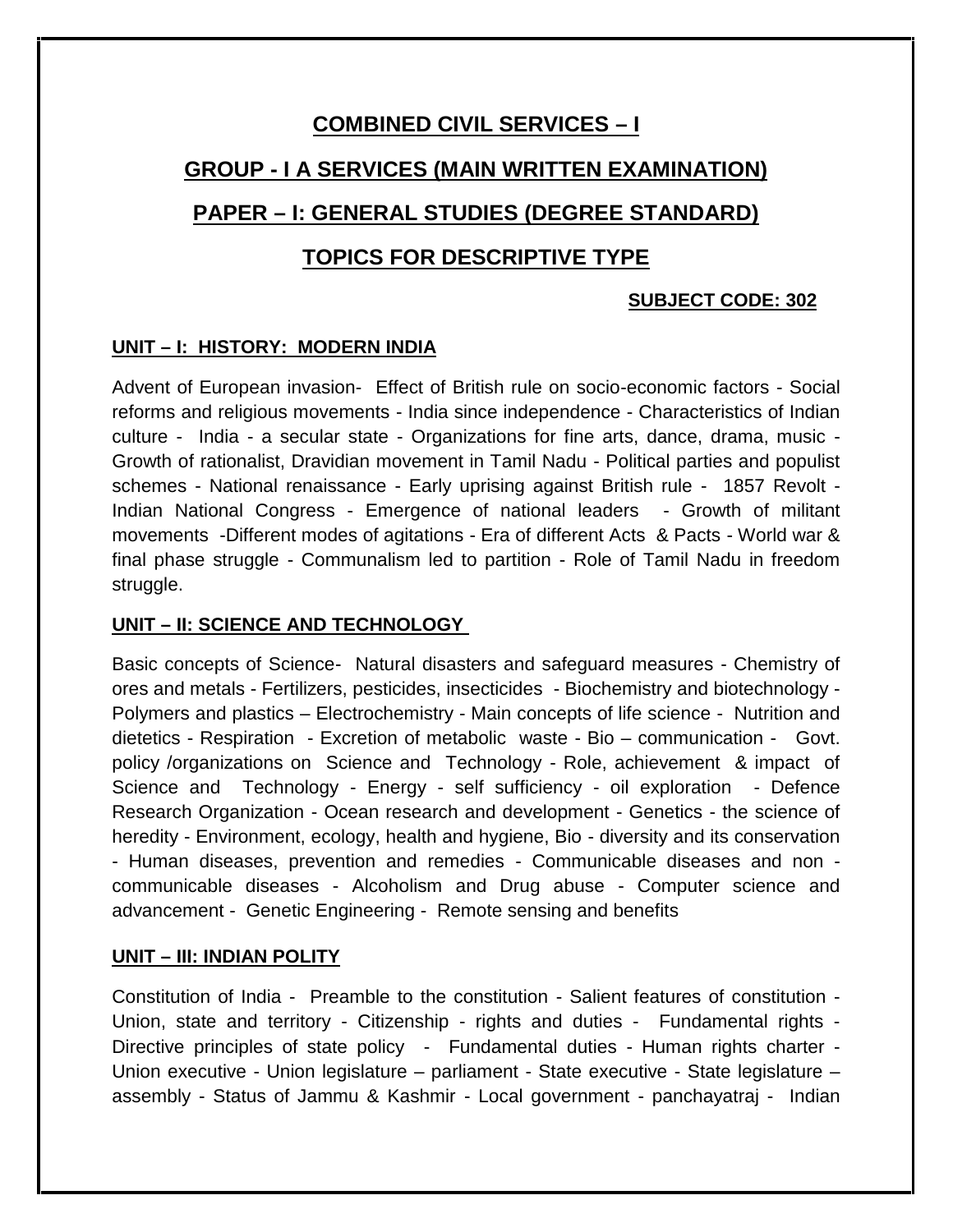federalism - centre state relations - Judiciary in India - Rule of law /Due process of law - Emergency provisions - Civil services in India - Administrative Challenges in a welfare state - Complexities of district administration - Elections - Election Commission Union and State -Official language and Schedule – VIII - Amendments to constitution -Schedules to constitution - Administration of Union and States with special reference to Tamil Nadu.

## **UNIT – IV: INDIA Vs FOREIGN NATIONS**

India's foreign policy - Foreign Affairs with special emphasis on India's relations with neighbouring countries and in the region - Security and defence related matters - Nuclear policy, issues and conflicts -The Indian Diaspora and its contribution to India and the world.

# **UNIT – V: INDIAN GEOGRAPHY**

Earth and universe - Solar system - Atmosphere, hydrosphere, lithosphere - Monsoon, rainfall, weather and climate - Water resources - rivers in India - Soil, minerals & natural resources - Natural vegetation - Forest & wildlife - Agricultural pattern, livestock & fisheries - Transport including Surface Transport & communication - Social geography - population - density and distribution - Natural calamities - disaster management - Bottom topography of Indian ocean, Arabian Sea and Bay of Bengal - Climate change impact and consequences - mitigation measures - Pollution Control.

# **UNIT – VI: CURRENT AFFAIRS**

National symbols - Profile of states - Defence, national security system and terrorism - World organizations and Pacts and Summits - Latest inventions on science & technology - Eminent personalities & places in news - Sports & games - Books & authors - Awards & honours - Cultural panorama - Latest historical events - Policy on environment and ecology - India and its neighbours - Latest terminology - Appointments - who is who? - Latest court verdicts - public opinion - Problems in conduct of public elections - Political parties and political system in India - Public awareness & general administration - Role of voluntary organizations & govt. - Welfare oriented govt. schemes, their utility - New economic policy & govt. sector - Mass media & communication.

### **UNIT VII: INDIAN ECONOMY**

Nature of Indian economy - Five - year plan models - an assessment - Land reforms & agriculture ‐ Application of science in agriculture ‐ Industrial growth ‐ Capital formation and investment ‐ Role of public sector & disinvestment ‐ Development of infrastructure ‐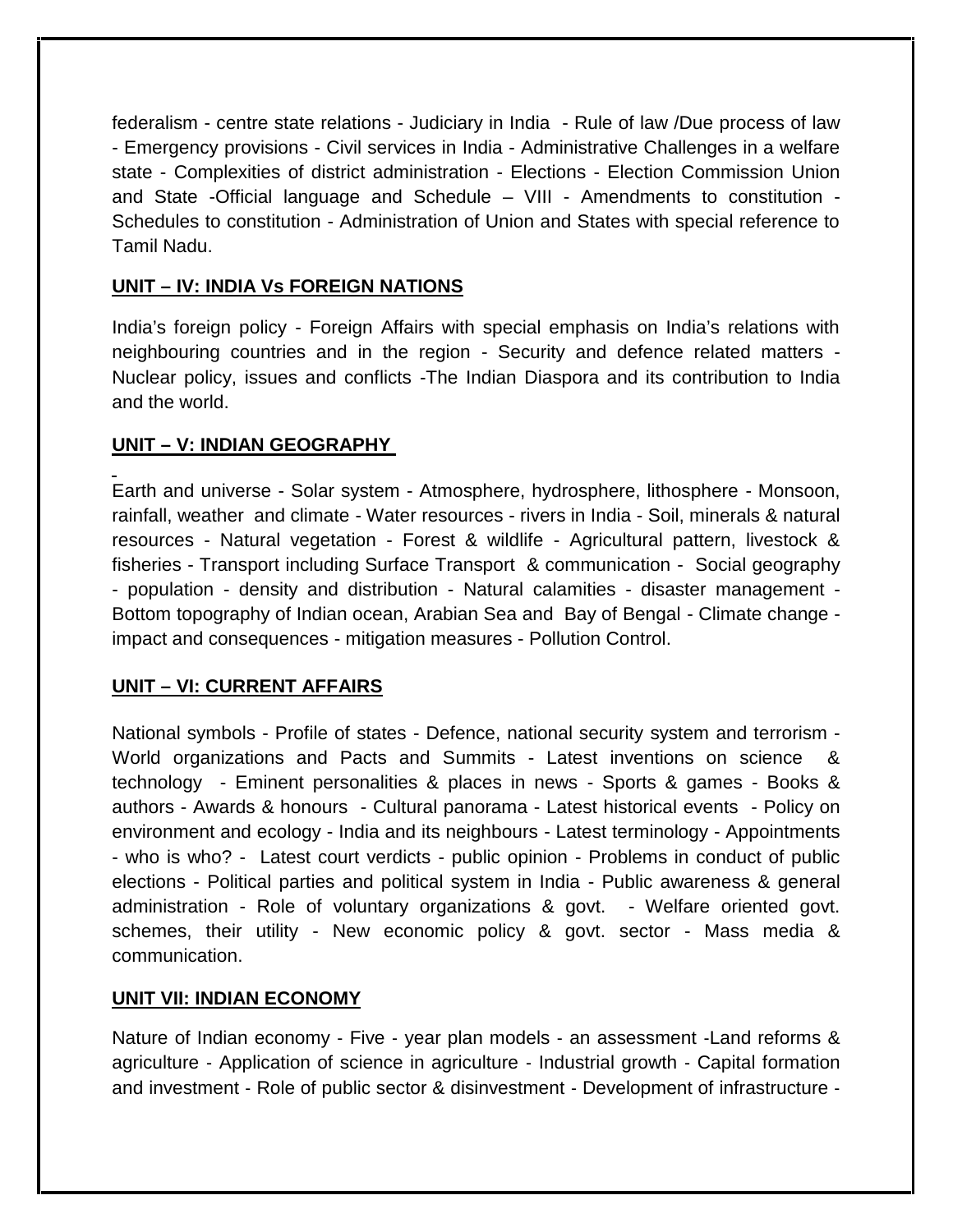National income - Public finance & fiscal policy - Price policy & public distribution – Consumerism & Consumer protection ‐ Banking, money & monetary policy ‐ Role of Foreign Direct Investment ‐WTO – Liberalization, globalization & privatization ‐ Rural welfare oriented programmes - HRD - sustainable economic growth - Economic trend in Tamil Nadu ‐Energy Different sources and development ‐ Finance Commission ‐ Planning Commission ‐National Development Council ‐ Poverty Alleviation Programmes - Impact of global economy on India.

# **UNIT VIII: SOCIO ECONOMIC ISSUES**

Population Explosion ‐ Unemployment issues in India & Tamil Nadu ‐ Child Labour ‐ Economic Issues (a) Poverty (b)Sanitation‐ Rural and Urban (c) Corruption in public life ‐ Anti ‐Corruption measures ‐CVC, Lok‐adalats, Ombudsman, CAG. – Illiteracy – Women Empowerment‐ Role of the Government Women Empowerment Social injustice to womenfolk ‐ Domestic violence, dowry menace, sexual assault ‐ Loss of cultural heritage due to economic development - Urbanization and its impact on the society -Impact of violence on the growth of the nation – Religious violence, Terrorism and Communal violence ‐ Regional Disparities ‐Problems of Minorities ‐ Human Rights issues ‐ Right to information ‐ Central and State Commission ‐ Faith and conflict among legislature, executive, judiciary and media. ‐ Education – Linkage between Education and Economic Growth ‐ Community Development Programme ‐ Employment Guarantee Scheme ‐ Self Employment and Entrepreneurship Development ‐ Role of N.G.O's in Social Welfare – Government Policy on Health.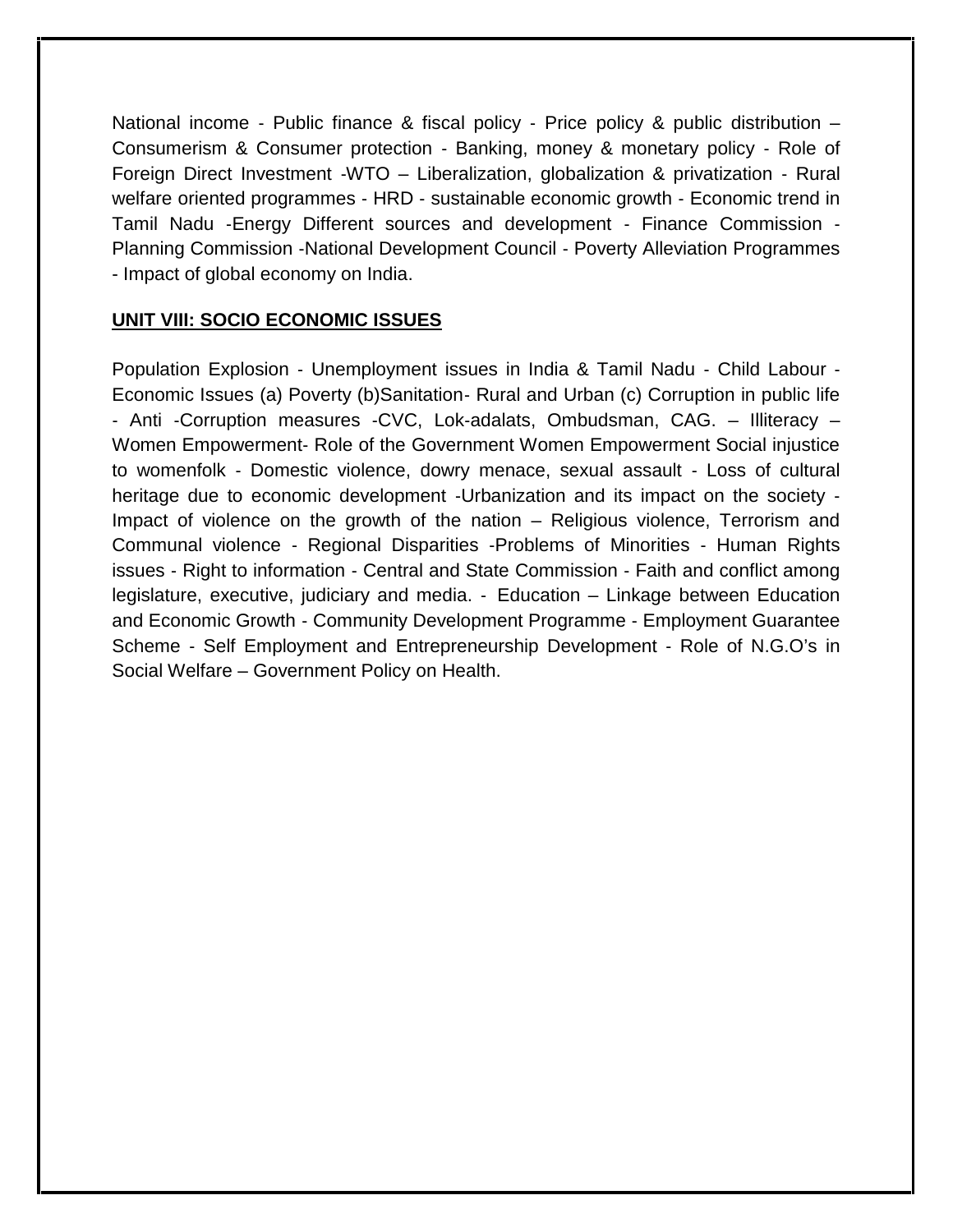# **COMBINED CIVIL SERVICES - I GROUP - I A SERVICES (MAIN WRITTEN EXAMINATION) PAPER – II: GENERAL ENGLISH (SSLC STANDARD) TOPICS FOR DESCRIPTIVE TYPE**

### **SUBJECT CODE: 282**

# **UNIT –I: COMPREHENSION**

From a given passage (prose or poem) comprehend and identify the central theme and answer questions based thereon. The candidate would not be asked to evaluate or assess the argument, its tone or style.

# **UNIT –II: USE OF VERBS, ARTICLES AND PREPOSITIONS**

Use of verbs, articles and prepositions in different contexts. Construction of sentence. Detecting common mistakes in the usage of verbs, articles and prepositions.

## **UNIT –III: VOCABULARY**

Knowledge of words, phrases and idiomatic expression in common English usage to describe different activities, situations and contexts. Differentiate between the usage and meaning of words having similar vocalization (example: flora/fauna; efficiency/efficacy/ effectiveness; price/prize; affect/effect; etiquette/ attitude etc.) and detect the commonly committed mistakes. Construction of sentence.

# **UNIT – IV: LETTER WRITING**

Writing letters on following themes:

- a) Seeking leave of absence from duty to attend to a personal work from the employer / official superior
- b) Writing a letter to the editor of the leading newspaper or magazine expressing candidate's views on a topic of general or local importance
- c) Writing a letter of condolence to a friend or a colleague on the demise of a close relative or friend.
- d) Writing a letter congratulating a friend on his promotion or election to an office of prestige or influence or on his passing a public exam or on a happy event like wedding or birth in the friend's family
- e) Writing a letter to a close friend or family member informing him or her about the candidate's travel to an exciting place and witnessing an unusual event.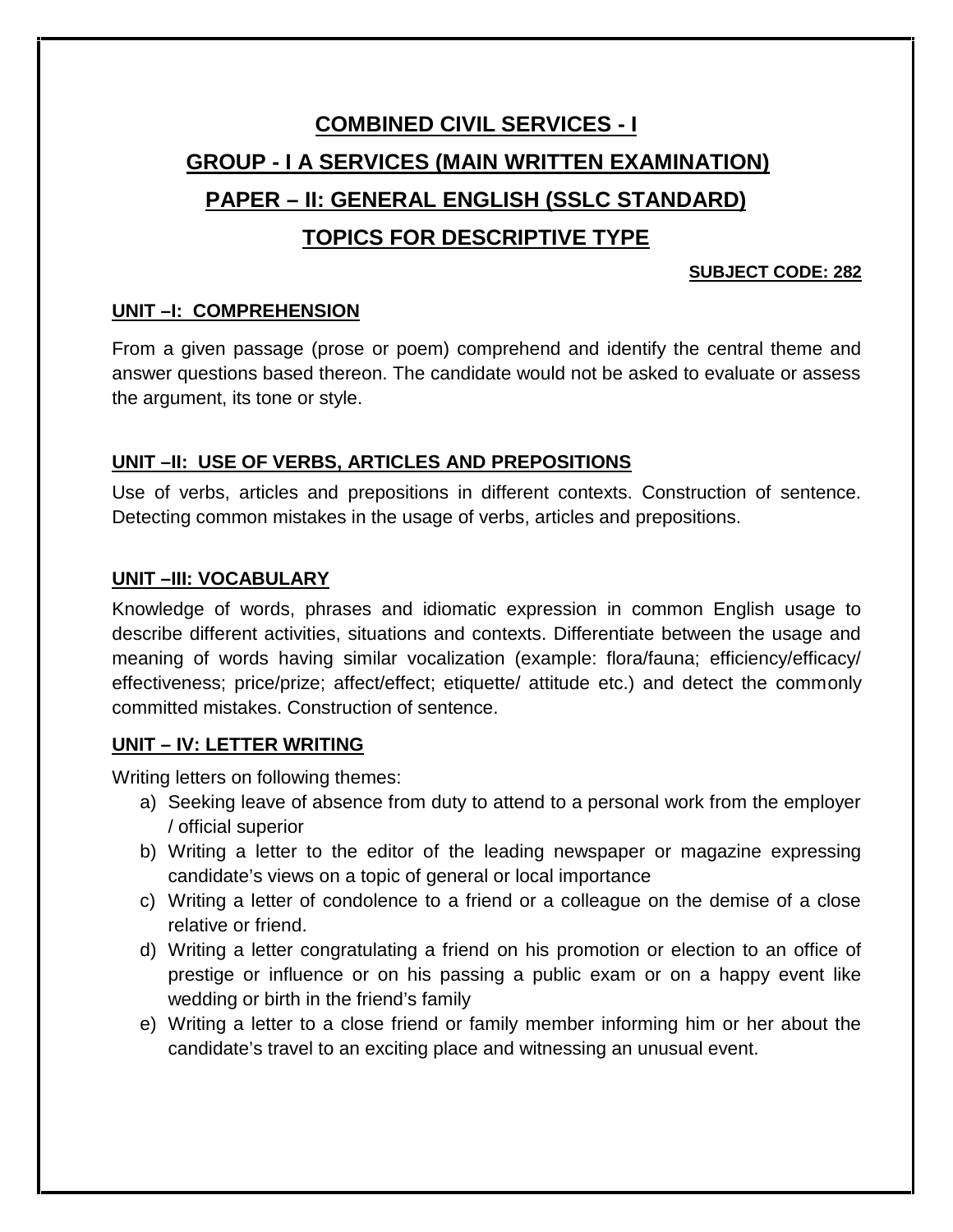# **UNIT – V: PRÉCIS WRITING**

Read and understand a given passage, sifting the essential from the non-essential information and prepare a cohesive summary not exceeding 1/3rd the size of the given passage and give a suitable eye catching title.

## **UNIT – VI: ESSAY WRITING**

Write an essay of 250 to 300 words on a matter of topical interest (Political, economic, religious, cultural, environmental, social, socio-economic etc.)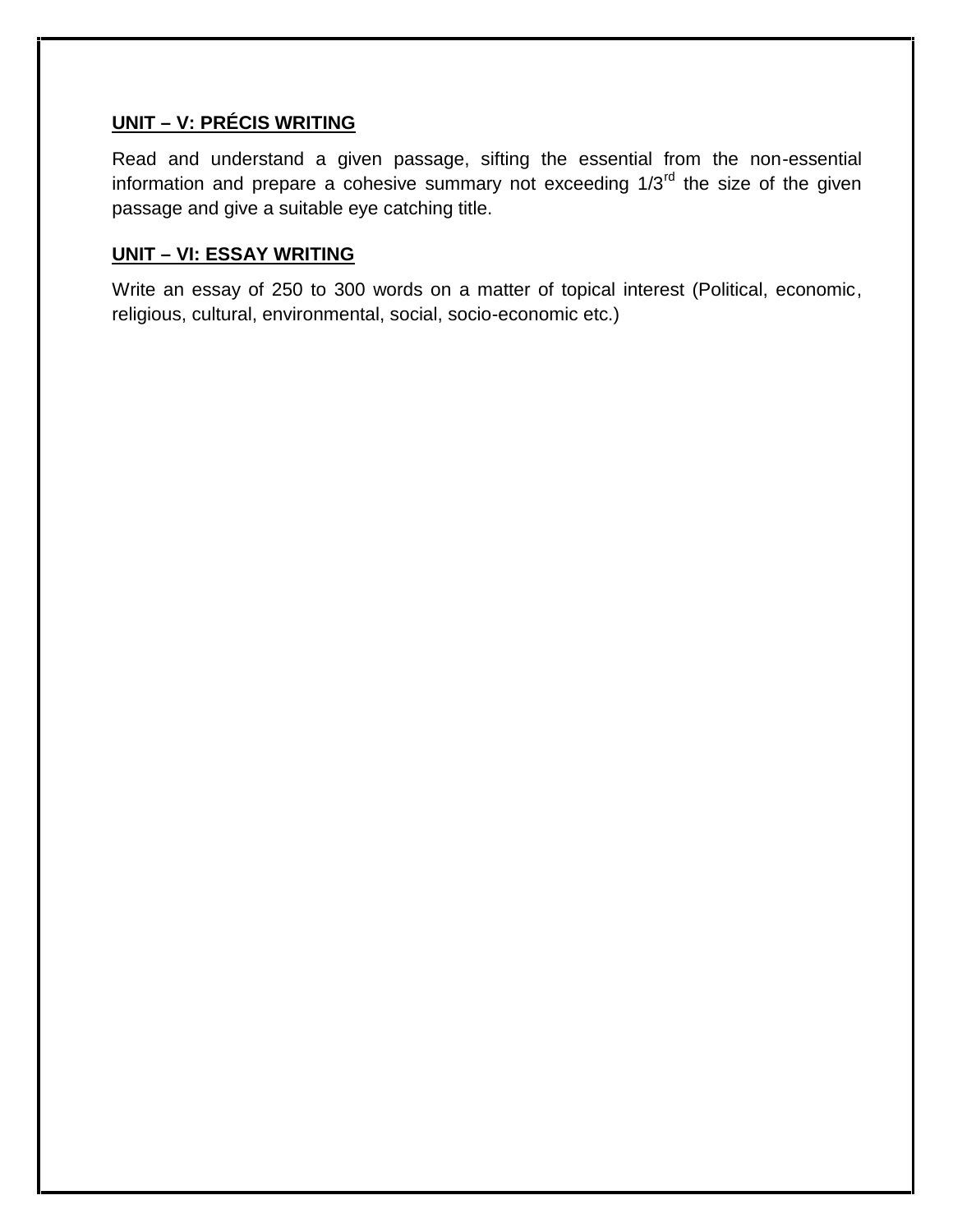# **COMBINED CIVIL SERVICES - I** Group I C Services (Preliminary Examination) General studies (Degree Standard) Topics for Objective Type

# **UNIT – I :General science :**

**Physics -** Universe ‐ General Scientific laws‐Scientific instruments‐Inventions and discoveries‐National scientific laboratories‐Science glossary‐ Mechanics and properties of matter ‐Physical quantities, standards and units ‐electricity and magnetism – electronics and communication ‐ Heat, light and sound‐Atomic and nuclear physics‐Solid State Physics – Spectroscopy – Geophysics‐Astronomy and space science.

**Chemistry -**Elements and Compounds‐Acids, bases and salts‐Oxidation and reduction‐ Chemistry of ores and metals‐Carbon, nitrogen and their compounds‐Fertilizers, pesticides, insecticides‐Biochemistry and biotechnology‐Electrochemistry‐Polymers and plastics.

**Botany ‐** Main Concepts of life science‐The cell‐basic unit of life‐Classification of living organism‐Nutrition and dietetics‐Respiration‐Excretion of metabolic waste‐Bio‐ communication.

**Zoology ‐** Blood and blood circulation‐Endocrine system‐Reproductive system‐Genetics the science of heredity ‐Environment, ecology, health and hygiene, Bio‐ diversity and its conservation‐Human diseases, prevention and remedies‐Communicable diseases and non‐ communicable diseases‐Alcoholism and drug abuse‐Animals, plants and human life.

# **UNIT ‐ II: Current Events**

**History ‐** Latest diary of events – National ‐ National symbols‐Profile of States‐ Defence, national security and terrorism ‐World organizations‐pacts and summits ‐ Eminent persons & places in news ‐ Sports & games ‐ Books & authors ‐ Awards & honours ‐ Cultural panorama ‐ Latest historical events ‐ India and its neighbours ‐ Latest terminology ‐ Appointments‐who is who?

**Political Science** ‐ India's foreign policy ‐ Latest court verdicts – public opinion ‐ Problems in conduct of public elections ‐ Political parties and political system in India ‐ Public awareness & General administration ‐ Role of Voluntary organizations & Govt., ‐ Welfare oriented govt. schemes, their utility.

**Geography ‐** Geographical landmarks ‐ Policy on environment and ecology.

**Economics ‐** Current socio‐economic problems ‐ New economic policy & govt. sector.

**Science ‐** Latest inventions on science & technology ‐ Latest discoveries in Health Science ‐ Mass media & communication.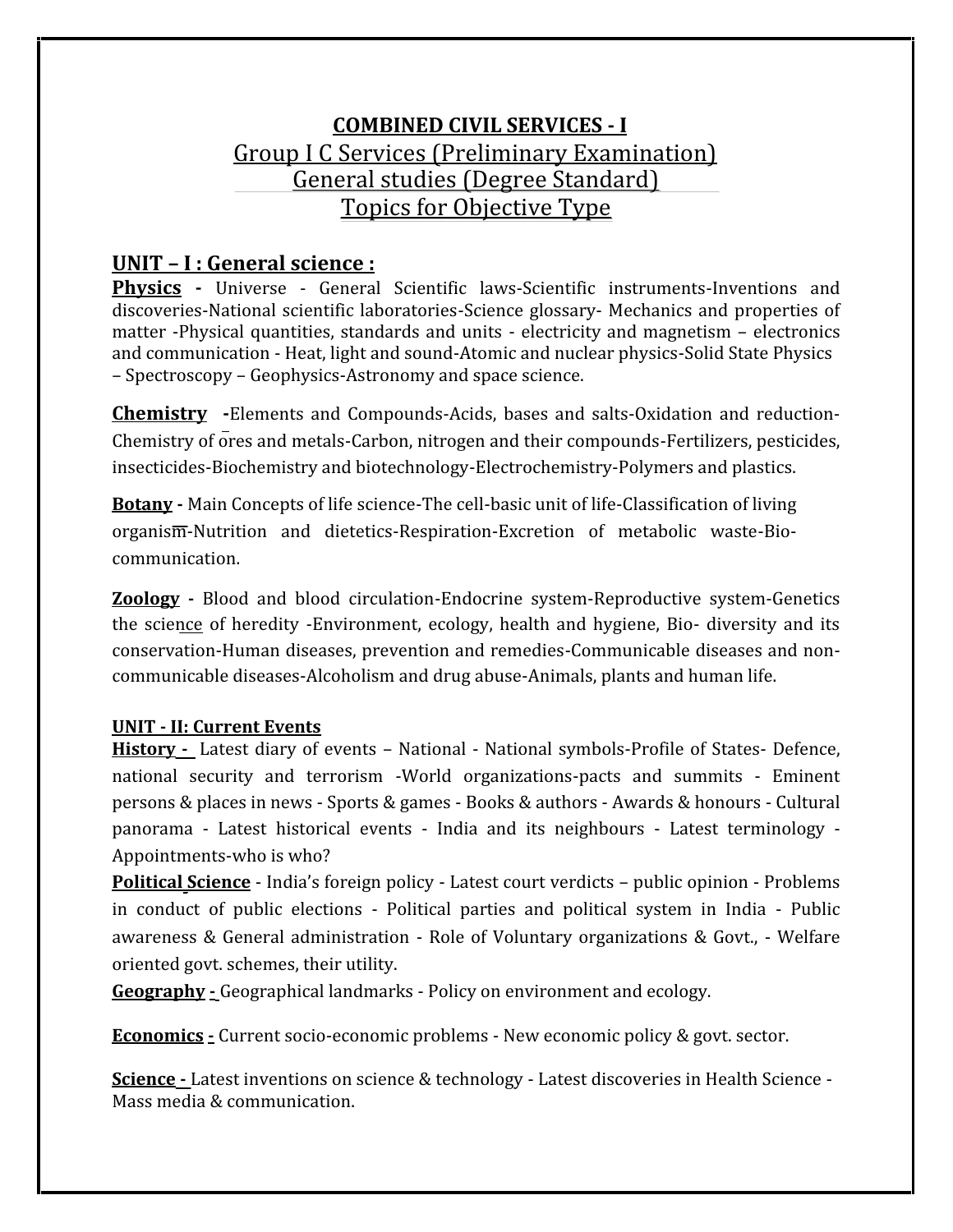**UNIT ‐ III: Geography ‐** Earth and Universe ‐ Solar system ‐ Atmosphere hydrosphere, lithosphere ‐ Monsoon, rainfall, weather and climate ‐ Water resources ‐ rivers in India ‐ Soil, minerals & natural resources ‐Natural vegetation ‐ Forest & wildlife ‐ Agricultural pattern, livestock & fisheries ‐ Transport & communication ‐ Social geography – population‐density and distribution ‐ Natural calamities – disaster management ‐ Climate change ‐ impact and consequences ‐ mitigation measures ‐ Pollution Control.

**UNIT ‐ IV: History and culture of India ‐** Pre‐historic events‐ Indus valley civilization‐ Vedic, Aryan and Sangam age ‐ Maurya dynasty ‐ Buddhism and Jainism ‐ Guptas, Delhi Sultans, Mughals and Marathas - Age of Vijayanagaram and the bahmanis - South Indian history ‐ Culture and Heritage of Tamil people ‐ Advent of European invasion ‐ Expansion and consolidation of British rule ‐ Effect of British rule on socio‐economic factors ‐ Social reforms and religious movements ‐India since independence ‐ Characteristics of Indian culture ‐ Unity in diversity –race, colour, language, custom ‐ India‐as secular state ‐ Organizations for fine arts, dance, drama, music ‐ Growth of rationalist, Dravidian movement in TN ‐ Political parties and populist schemes‐ Prominent personalities in the various spheres – Arts, Science, literature and Philosophy – Mother Teresa, Swami Vivekananda, Pandit Ravishankar , M.S.Subbulakshmi, Rukmani Arundel and J.Krishnamoorthy etc.

**UNIT ‐ V: INDIAN POLITY ‐** Constitution of India ‐ Preamble to the constitution ‐ Salient features of constitution ‐ Union, State and territory ‐ Citizenship‐rights amend duties ‐ Fundamental rights - Fundamental duties - Human rights charter - Union legislature – Parliament - State executive - State Legislature – assembly - Status of Jammu & Kashmir -Local government – panchayat raj – Tamil Nadu – Judiciary in India – Rule of law/Due process of law ‐ Indian federalism – center – state relations ‐ Emergency provisions ‐ Civil services in India ‐ Administrative challenges in a welfare state ‐ Complexities of district administration ‐ Elections ‐Election Commission Union and State ‐ Official language and Schedule‐VIII ‐ Amendments to constitution ‐ Schedules to constitution ‐ Administrative reforms & tribunals ‐ Corruption in public life ‐ Anti‐corruption measures – Central Vigilance Commission, lok‐adalats, Ombudsman, Comptroller and Auditor General of India ‐ Right to information ‐ Central and State Commission ‐ Empowerment of women ‐ Voluntary organizations and public grievances redressal ‐ Consumer protection forms.

**UNIT ‐ VI: INDIAN ECONOMY ‐** Nature of Indian economy ‐ Need for economic planning ‐ Five-year plan models-an assessment - Land reforms & agriculture- Application of science in agriculture -Industrial growth-Capital formation and investment-Role of public sector & disinvestment‐Development of infrastructure‐ National income ‐ Public finance & fiscal policy‐ Price policy & public distribution ‐ Banking, money & monetary policy ‐ Role of Foreign Direct Investment (FDI) ‐ WTO‐globalization & privatization ‐ Rural welfare oriented programmes ‐Social sector problems – population, education, health, employment, poverty ‐ HRD – sustainable economic growth ‐ Economic trends in Tamil Nadu ‐ Energy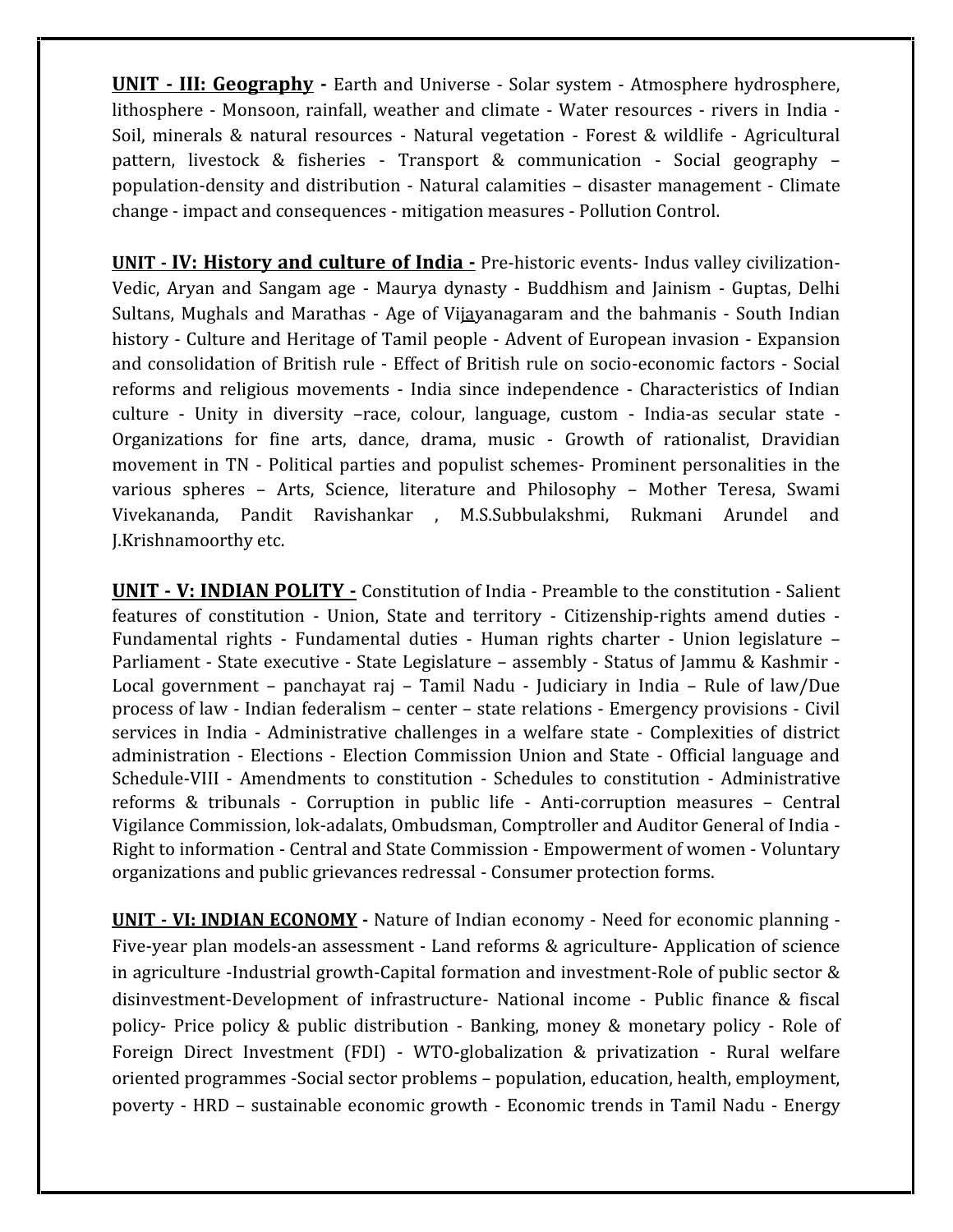Different sources and development ‐ Finance Commission ‐ Planning Commission ‐ National Development Council.

**UNIT -VII : INDIAN NATIONAL MOVEMENT ‐** National renaissance ‐ Early uprising against Gandhi, Nehru, Tagore, Netaji ‐ Growth of militant movements ‐Different modes of agitations‐Era of different Acts & Pacts ‐ World war & final phase struggle ‐ Communalism led to partition ‐ Role of Tamil Nadu in freedom struggle ‐ Rajaji, VOC, Periyar, Bharathiar & Others ‐ Birth of political parties /political system in India since independence.

**UNIT ‐ VIII: APTITUDE & MENTAL ABILITY TESTS ‐** Conversion of information to data ‐ Collection, compilation and presentation of data ‐ Tables, graphs, diagrams ‐Parametric representation of data ‐ Analytical interpretation of data – Simplification – Percentage ‐ Highest Common Factor (HCF) ‐ Lowest Common Multiple (LCM) ‐ Ratio and Proportion ‐ Simple interest ‐ Compound interest – Area – Volume ‐ Time and Work ‐ Behavioral ability ‐ Basic terms, Communications in information technology ‐ Application of Information and Communication Technology (ICT) ‐ Decision making and problem solving.

**Logical Reasoning –** Puzzles‐ Dice ‐ Visual Reasoning ‐ Alpha numeric Reasoning ‐ Number Series ‐ Logical Number/Alphabetical/Diagrammatic Sequences.

….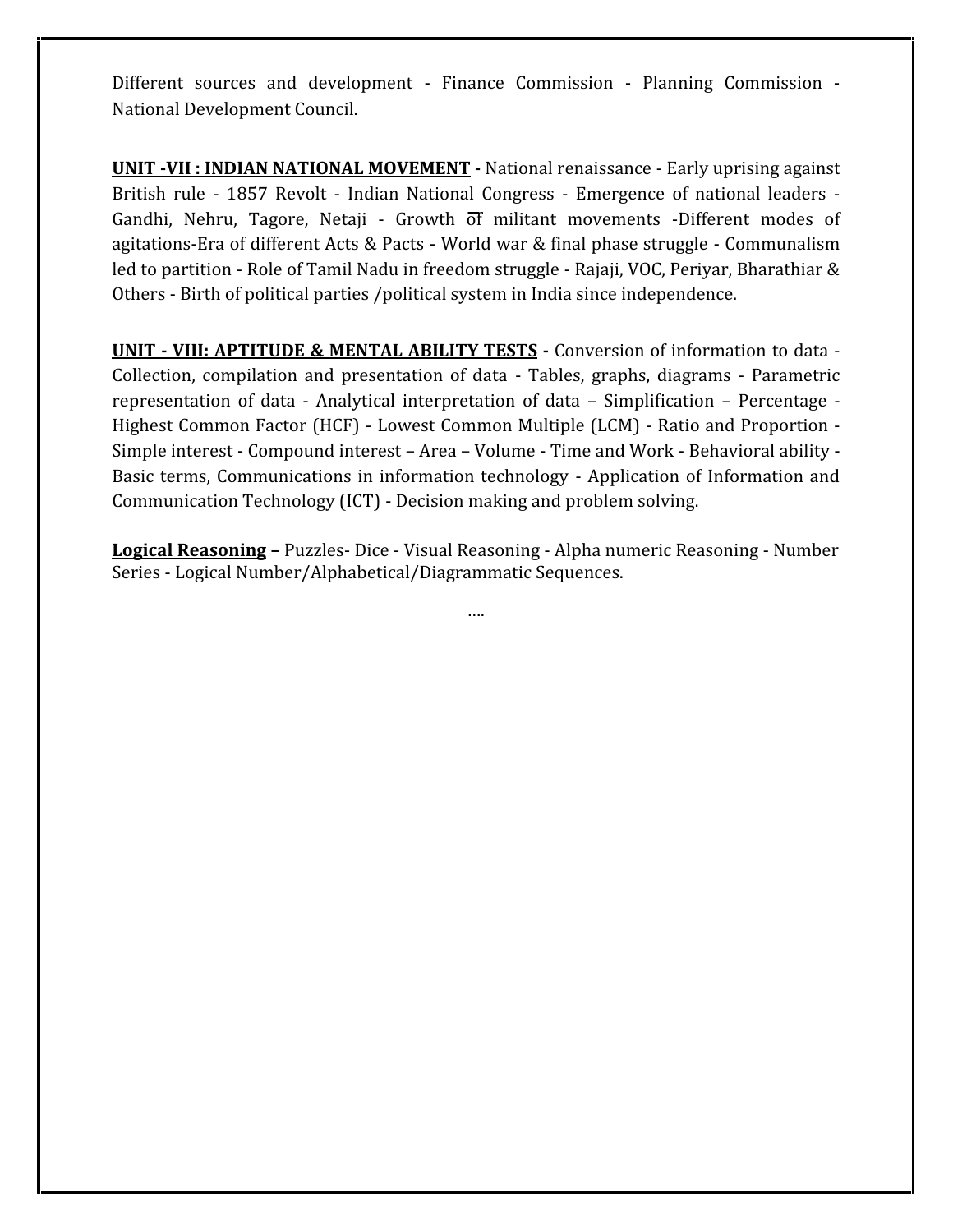# **COMBINED CIVIL SERVICES - I** Group I C Services (Main Examination)

# PAPER – I ‐ General studies (Degree Standard) Topics for Descriptive type

**UNIT - I : Modern history of India and Indian culture ‐** Advent of European invasion‐ Expansion and consolidation of British rule ‐ Effect of British rule on socio‐economic factors ‐ Social reforms and religious movements ‐ India since independence ‐ Characteristics of Indian culture ‐ Unity in diversity ‐ race, colour, language, custom ‐ India ‐ a secular state ‐ Organizations for fine arts, dance, drama, music ‐ Growth of rationalist, Dravidian movement in Tamil Nadu ‐ Political parties and populist schemes ‐ National renaissance ‐ Early uprising against British rule ‐ 1857 Revolt ‐ Indian National Congress ‐ Emergence of national leaders ‐ Gandhi, Nehru, Tagore, Netaji ‐ Growth of militant movements ‐Different modes of agitations ‐Era of different Acts & Pacts ‐World war & final phase struggle ‐ Communalism led to partition ‐ Role of Tamil Nadu in freedom struggle ‐ Rajaji, VOC, Periyar, Bharathiar & Others.

**UNIT ‐ 2- General Mental Ability -** Conversion of information to data ‐ Collection, compilation and presentation of data ‐ Tables, graphs, diagrams ‐ Parametric representation of data ‐Analytical interpretation of data ‐ School arithmetic ‐ Percentage ‐ Highest Common Factor (HCF) ‐ Lowest Common Multiple (LCM) ‐ Ratio and Proportion ‐ Simple interest ‐ Compound interest ‐ Area ‐ Volume‐ Time and Work – Probability ‐ Information technology ‐ Basic terms, Communications ‐Application of Information and Communication Technology (ICT) ‐ Decision making and problem solving ‐ Basics in Computers / Computer terminology.

**UNIT ‐ 3: Role and impact of science and technology in the development of India and Tamil Nadu -** Nature of universe ‐ General scientific laws ‐ Scientific instruments ‐ Inventions and discoveries - National scientific laboratories - Science glossary - Physical quantities, standards and units ‐Mechanics and properties of matter ‐ Force, motion and energy ‐ Heat, light and sound ‐ Magnetism, electricity and electronics ‐ Atomic and nuclear physics ‐ Astronomy and space science ‐ Elements and compounds ‐ Acids, bases and salts ‐ Oxidation and reduction ‐ Carbon, nitrogen and their compounds ‐ Natural disasters ‐ safeguard measures - Chemistry of ores and metals - Fertilizers, pesticides, insecticides -Biochemistry and biotechnology ‐ Polymers and plastics – Electrochemistry ‐ Main concepts of life science ‐ The cell ‐basic unit of life ‐ Classification of living organism ‐ Nutrition and dietics ‐ Respiration ‐ Excretion of metabolic waste ‐ Bio – communication ‐ Blood and blood circulation ‐ Endocrine system‐ Reproductive system‐ Animals, plants and human life - Govt. policy /organizations on Science and Technology - Role, achievement & impact of Science and Technology ‐ Energy ‐ self sufficiency ‐ oil exploration ‐ Defence Research Organization ‐ Ocean research and development ‐ Genetics ‐ the science of heredity - Environment, ecology, health and hygiene, Bio - diversity and its conservation -Human diseases, prevention and remedies ‐ Communicable diseases and non ‐ communicable diseases ‐ Alcoholism and Drug abuse ‐ Computer science and advancement ‐ Genetic Engineering ‐ Remote sensing and benefits.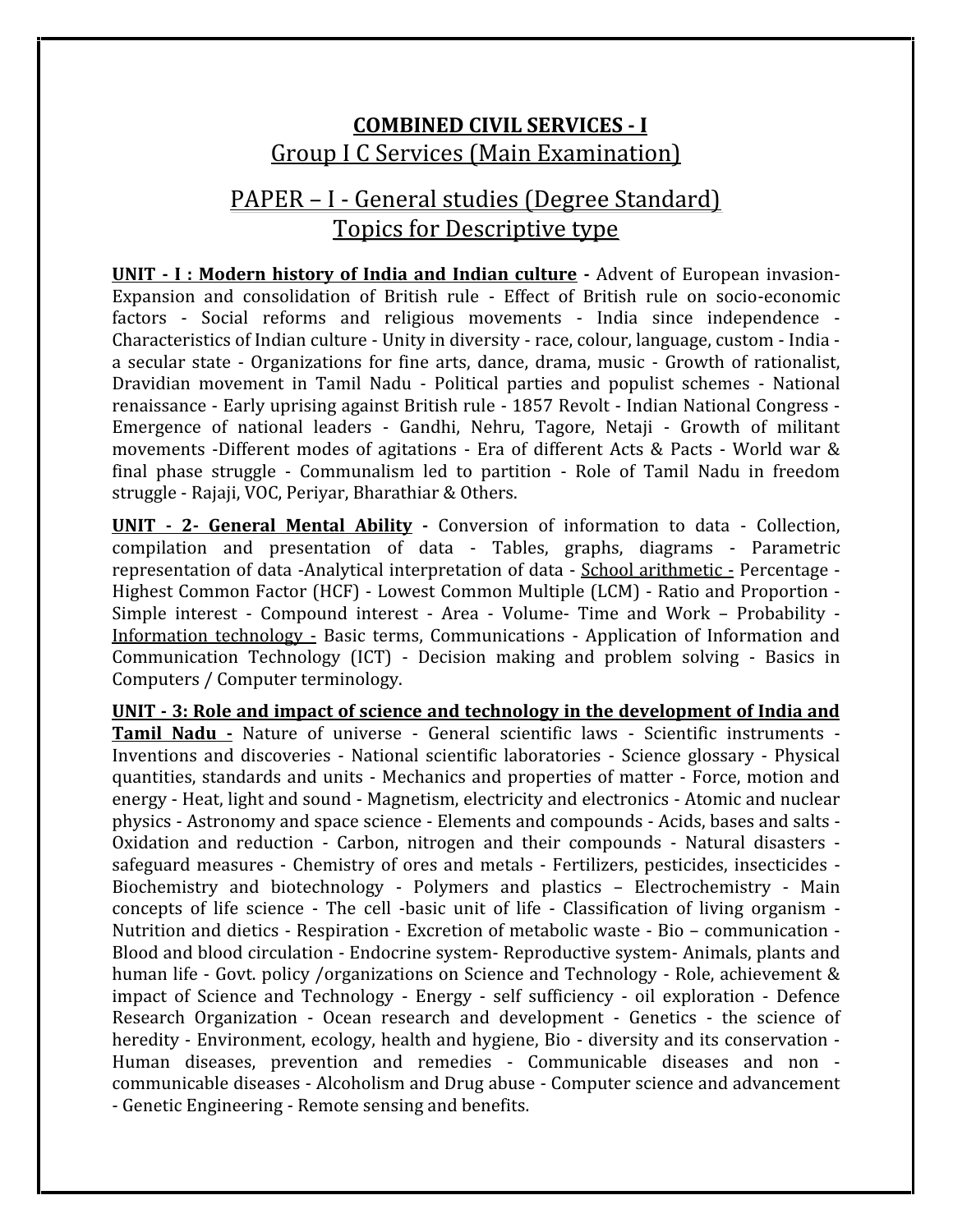# **COMBINED CIVIL SERVICES - I** Group I C Services (Main Examination) PAPER – II ‐General studies (Degree Standard) Topics for Descriptive type

## **UNIT – I ‐ Indian polity and emerging political trends across the world affecting India and Geography of India**

**Indian polity** • Constitution of India • Preamble to the constitution - Salient features of constitution -Union, state and territory ‐ Citizenship ‐ rights and duties ‐ Fundamental rights ‐ Directive principles of state policy ‐ Fundamental duties ‐ Human rights charter ‐ Union executive ‐ Union legislature – parliament ‐ State executive ‐ State legislature – assembly ‐ Status of Jammu & Kashmir ‐ Local government ‐ panchayat raj ‐ Indian federalism ‐ center state relations ‐Judiciary in India ‐ Rule of law /Due process of law ‐ Emergency provisions ‐Civil services in India ‐ Administrative Challenges in a welfare state - Complexities of district administration - Elections - Election Commission Union and State ‐Official language and Schedule – VIII ‐ Amendments to constitution ‐ Schedules to constitution.

#### a. **Emerging political trends across the world affecting India**

Foreign Affairs with special emphasis on India's relations with neighbouring countries and in the region ‐Security and defence related matters ‐ Nuclear policy, issues and conflicts‐The Indian Diaspora and its contribution to India and the world.

#### b. **Geography of India**

Earth and universe ‐ Solar system ‐ Atmosphere, hydrosphere, lithosphere ‐ Monsoon, rainfall, weather and climate ‐ Water resources ‐ rivers in India ‐ Soil, minerals & natural resources ‐ Natural vegetation ‐ Forest & wildlife ‐ Agricultural pattern, livestock & fisheries ‐ Transport & communication – Centers of trade, commerce  $\&$  art – Social geography – population – density and distribution ‐ Natural calamities ‐ disaster management ‐ Bottom topography of Indian ocean, Arabian Sea and Bay of Bengal ‐ Climate change ‐ impact and consequences ‐ mitigation measures ‐ Pollution Control.

#### *Candidates may choose to answer EITHER the Tamil question only in Tamil OR the English question only in English. Candidates writing in English shall if they choose to answer the Tamil question, write only in Tamil*

#### **2. Tamil language, Tamil society ‐ it's culture and Heritage / English Language**

- 1, நாகரீகமும் பண்பாடும்- தமிழர் தோற்றமும் பரவலும்
- 2, பண்டைத் தமிழர் வாழ்வியல் சிந்தனைகள் வீரம், காதல், அறம், அறக்கோட்டு வழிபாடுகள் மற்றும் சடங்குமுறைகள்.
- 3, தமிழர் சமயமும் பண்பாட்டு நெறிமுறைகளும்- சைவம், வைணவம்.
- 4, தமிழர் பண்பாட்டுக் கலையும், நாகரீகமும்- இயல், இசை, நாடகம், ஓவியம், மருத்துவம், சிற்பம், ் சடங்குமுறைகள்.<br>3, தமிழர் சமயமும் பண்பாட்டு நெறிமுறைகளும்- சைவம், வைணவம்.<br>4, தமிழர் பண்பாட்டுக் கலையும், நாகரீகமும்- இயல், இசை, நாடகம், ஓவியம், மருத்துவம், சிற்பம்,<br>நாட்டுப்புறக்கலைகள்.<br>5, தற்கால வாழ்வில் தமிழர் சமுக வாழ
- தமிழர் பண்பாட்டுக் கலையும், நாகரீகமும்– இய<br>நாட்டுப்புறக்கலைகள்.<br>தற்கால வாழ்வில் தமிழர் சமுக வாழ்க்கை சாதி<br>வணிகம், வெளிநாட்டுத் தொடர்புகள்.<br>(OR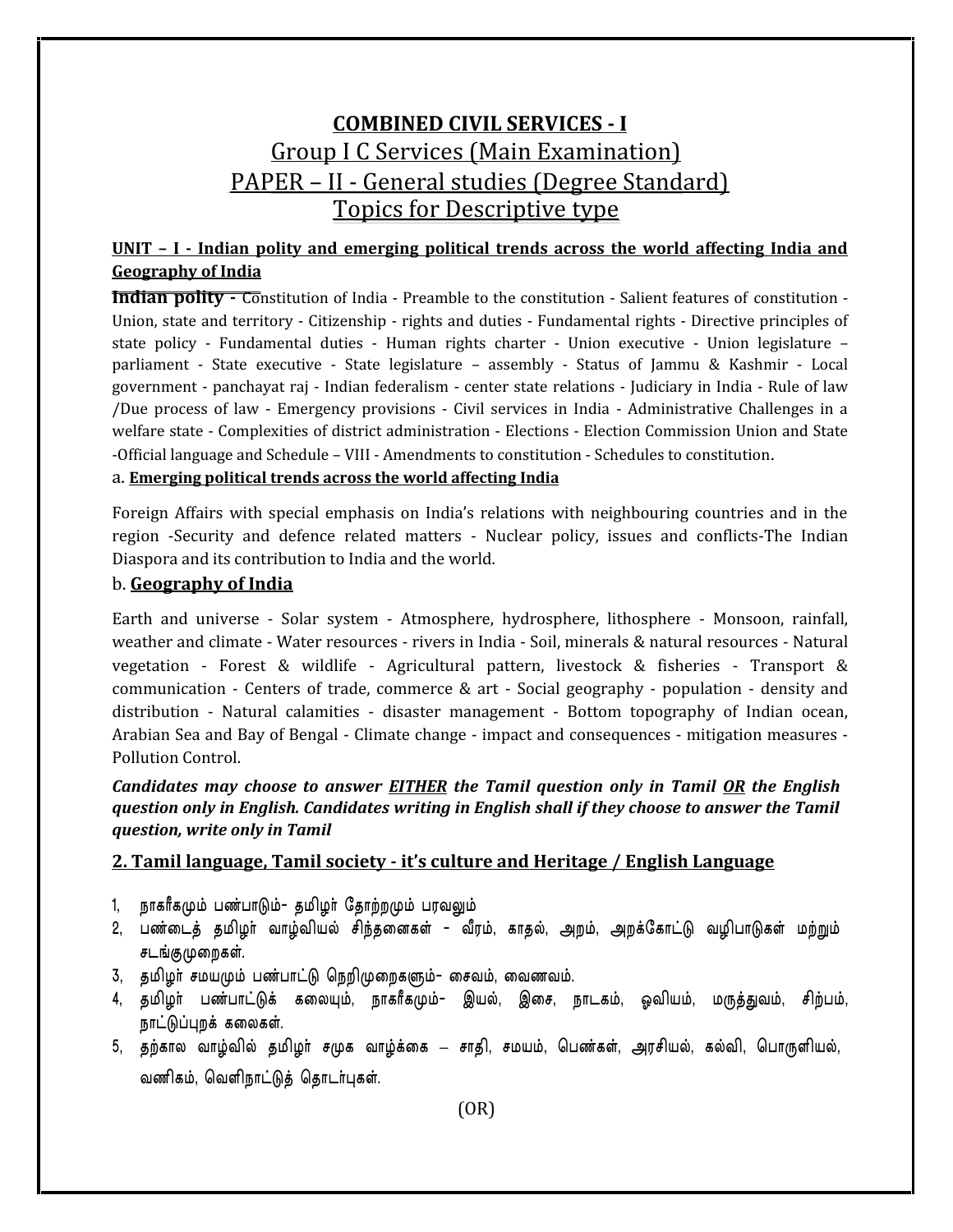#### **English Language Skills**

- **1.** Précis writing.
- **2.** Report writing on current issues.
- **3.** Comprehension of a given passage and answering questions thereupon.

#### **3. Administration of Union and States with special reference to Tamil Nadu**

State government organization ‐ structure, functions and control mechanism ‐ District administration ‐role in people's welfare oriented programmes ‐ Industrial map of Tamil Nadu ‐ role of state government ‐Public Services ‐ role of recruitment agencies ‐State finance ‐‐ resources, budget and financial administration ‐ Use of IT in administration ‐ e‐governance in the State ‐ Natural calamities ‐strategic planning in the State ‐ Social welfare ‐ Government sponsored schemes with reference to Tamil Nadu - Union government organization - structure, functions and control mechanism ‐ Relationship between State and Union ‐ Industrial map of India ‐ role of Union government ‐ Public Services ‐ role of recruitment agencies in Union Government ‐ Union finance ‐ resources, budget and financial administration ‐ Use of IT in administration ‐ e‐ governance in Union Government ‐Natural calamities ‐strategic planning by the Union ‐ Social welfare ‐ government sponsored schemes by Government of India.

…